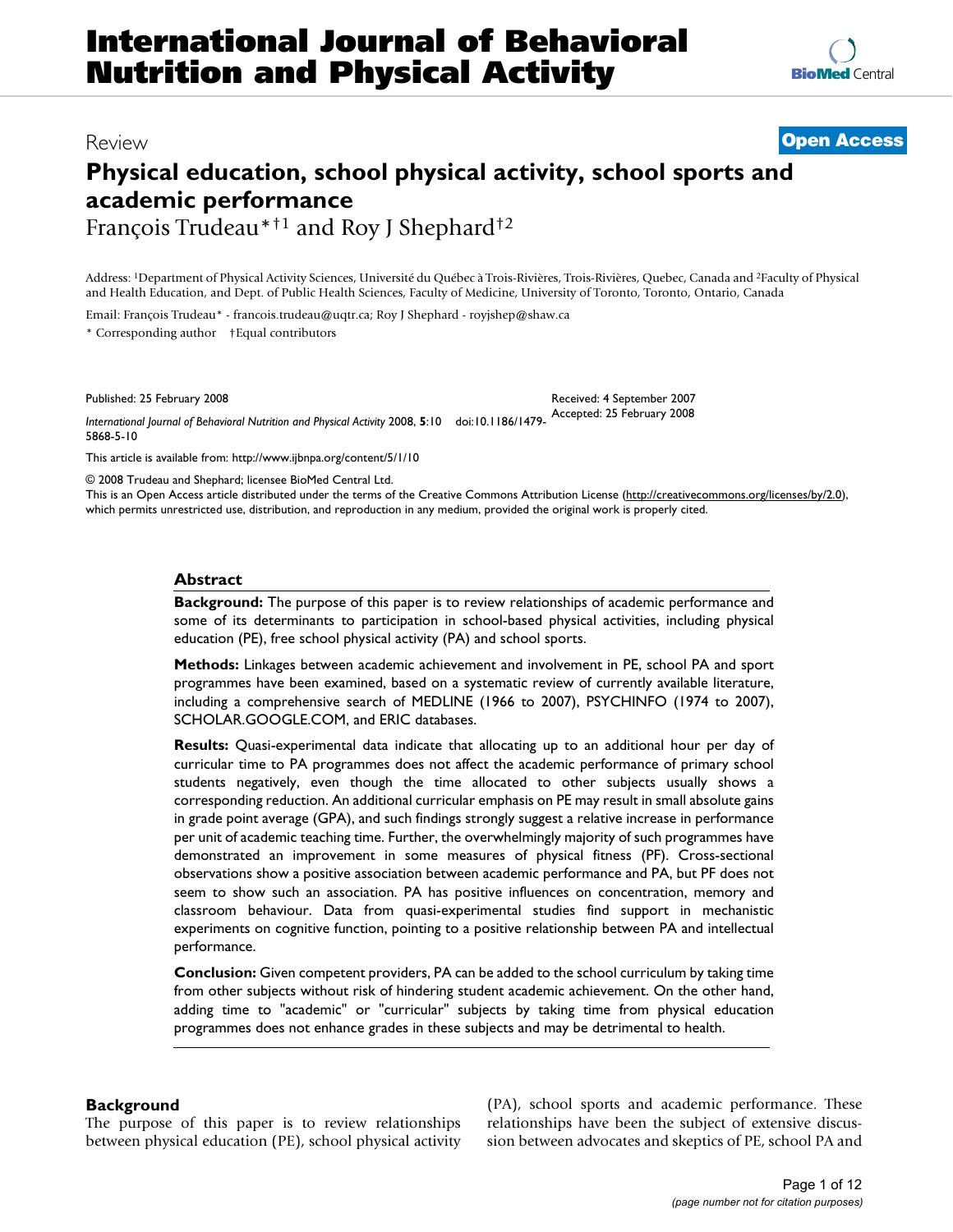school sports programmes. Both elements of this discussion (academic achievement and physical activity) are independent determinants of a child's health. Our intent in this article is to assess the effects on academic achievement of school PA programmes (including PE and school sports), in both elementary and high schools. Previous reviews have examined relationships between PA and academic achievement. [1-4] Recent research results, echoed in the media, suggest that such activity may have a positive impact on learning and memory. It is now fairly wellrecognized that PA is associated with the maintenance of cognitive function in older adults [5] and offers some protection against Alzheimer's disease. [6] Cognitive dysfunctions in older adults is becoming an urgent public health problem, given the ever-rising average life expectancy and the associated growth in the proportion of old and very old individuals in most societies. A positive association between PA and cognitive health is also suspected in younger subjects, but is not as well documented in this age group. Nevertheless, any positive influence of PA on the cognitive functions of children is important for at least 2 reasons: 1) It is a potential argument for increasing PE and/or other types of school PA without risk of decreasing academic progress, and 2) It may offer a way to reduce disruptive behaviour at school and the drop-out from educational programmes. Furthermore, an important byproduct of an increased participation to school PA would be an enhanced level of physical fitness.

#### **Methods** *Search methods*

The databases searched included MEDLINE (1966 to 2007), PSYCHINFO (1974 to 2007), SCHOLAR.GOOGLE.COM, and ERIC, as well as the extensive personal databases of the authors. The reference lists of the articles thus identified were also consulted to identify additional potentially-relevant research. Publications in languages other than English were considered where appropriate. For the purpose of this review, we use the term academic achievement to encompass academic success, school performance and all combinations of these terms.

The outcomes of school PA/PE and academic achievement, success or performance were actual or self-reported grade point average (GPA) and determinants of GPA that could potentially be changed by the interventions (concentration, learning, classroom behaviour, engagement in learning, self-esteem, etc.). The terms physical education, physical activity and sports are, for the purposes of this review, restricted to programmes offered within the school context (i.e. instructional physical education and extracurricular physical activity, including in-school physical activity programmes, intraschool and intramural sport).

# **Results**

# *Quasi-experimental and longitudinal studies*

It is not surprising that no randomized controlled trials were identified, as they are not practicable in this type of research setting. Quasi-experimental protocols are usually indicated when causality cannot be tested by a random controlled trial in milieux such as the school setting. Seven quasi-experimental studies were identified (Table 1). Cross-sectional studies were also considered, as well as experimental or laboratory experiments on the determinants of academic performance (i.e. learning concentration, classroom behaviour, etc.).

The first documented quasi-experimental study relevant for to this paper was the Vanves (France) investigation; this involved a small group of schoolchildren tested during the 1950's. [7] Schoolchildren who spent mornings in the classroom and afternoons doing PE were said to perform better academically than children from a control class, but no further details were given. [7] Unfortunately, the specifics of these observations were not described in peer reviewed journals.

A second quasi-experimental study conducted in the Trois-Rivières region (Québec) between 1970 and 1977 involved 546 primary school students; this noted that students involved in an experimental 5 hours of physical education per week had a higher academic performance than their control counterparts who were enrolled in the normal school program for 40 min per week [8]. The supplemental 260 minutes allocated to PE was necessarily taken from time for other academic teaching (i.e. an average 14% curtailment of academic instruction). Despite this curricular change, during the last 5 years of primary school, the overall academic performance of the experimental students improved relative to the controls. During standardized Provincial examinations, children receiving the 5 hours/week of PE had higher scores in mathematics, but lower scores in English (their second language), despite the fact that 33 minutes were removed from mathematics instruction and none from English. [3]

A 2-year quasi-experimental study followed 759 Californian children in the 5th and 6th grades. [9] Subgroups of children were taught PE by either a professional physical educator (n = 178), a trained homeroom teacher (n = 312), or in the normal programme ( $n = 165$ ). The professional physical educators, the trained teachers, and normal programmes offered, respectively, 80, 65, and 38 minutes per week of PE. As expected, those taught by the professional physical educators achieved greater fitness (cardiovascular and muscle endurance). [10] Also, the groups taught by the professional physical educators and trained teachers had smaller declines in academic performance despite allocating more time to PE. Four of 8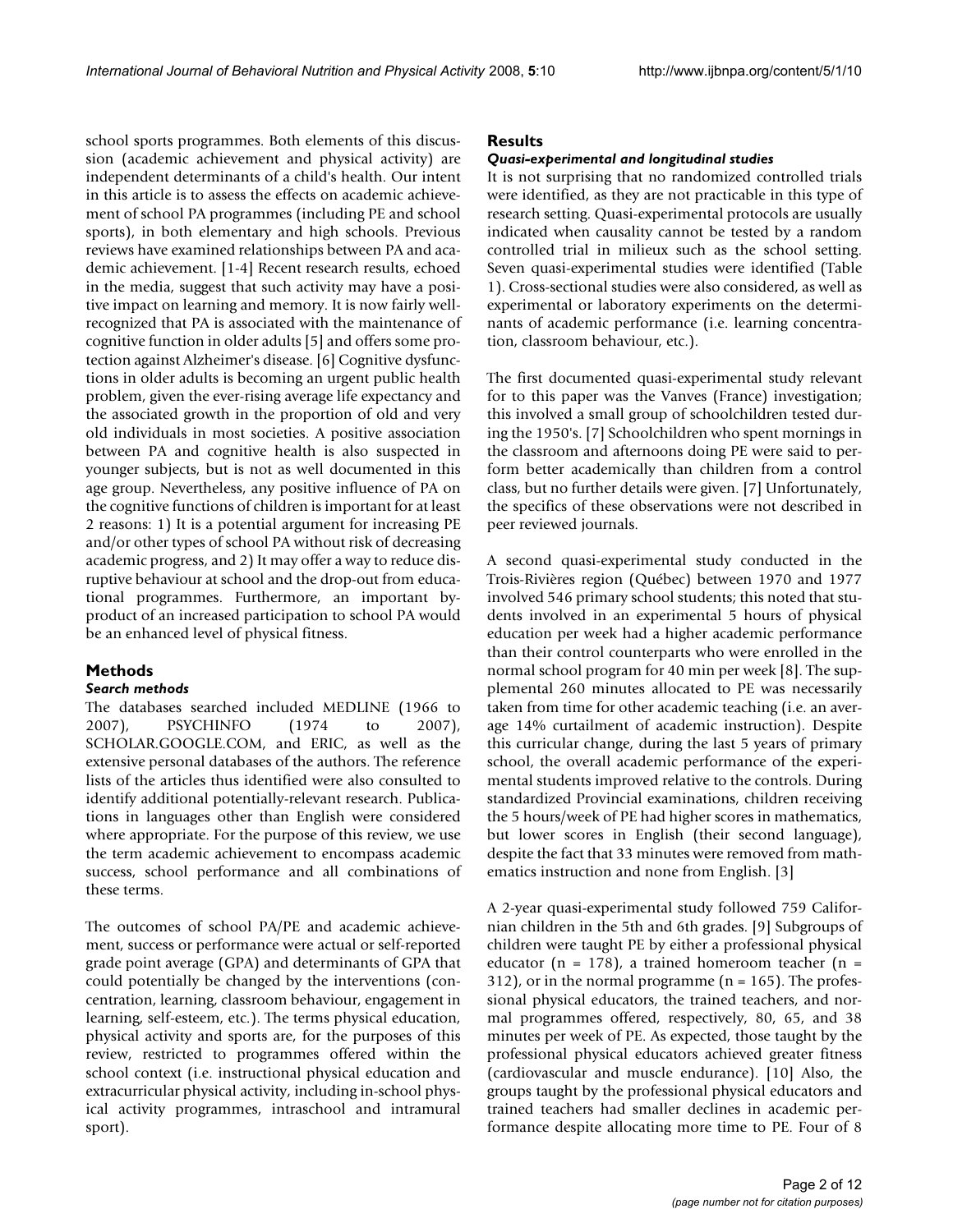| Author              | Sample                                                                        | Milieu                      | Intervention                                                                        | Outcome measure                                                               | Response                                                                                                    |
|---------------------|-------------------------------------------------------------------------------|-----------------------------|-------------------------------------------------------------------------------------|-------------------------------------------------------------------------------|-------------------------------------------------------------------------------------------------------------|
| Fourestier [7]      | Children in final year<br>of primary school (13<br>years), $l$ class, $n = ?$ | Vanves (Paris)              | Various sports and<br>other activities, 13 h/<br>wk increase for one<br>year        | Overall academic<br>performance                                               | Enhanced in<br>experimental group                                                                           |
| Shephard et al. [8] | 546 children in grades<br>I through 6                                         | Trois Rivières.<br>Québec   | 5 h of specialist physical<br>education per week for<br>6 years                     | Teacher ratings,<br><b>Standard Provincial</b><br>examination, WISC<br>tests  | Enhanced teacher<br>ratings, Maths but not<br>English improved in<br>Provincial exams, 3-4%<br>gain on WISC |
| Sallis et al. [9]   | 655 children grades 5<br>and 6                                                | California                  | 27-42 min additional<br>physical education per<br>week for two years                | Metropolitan<br>achievement tests                                             | Non-significant trend to<br>gains in English,<br>arithmetic and behaviour                                   |
| Dwyer et al. [11]   | 500 10-year-old<br>students                                                   | South Australia             | 75 min/day of<br>endurance training                                                 | Scores for reading and<br>arithmetic                                          | Non-significant trend to<br>gains in English and<br>arithmetic at 2-year<br>follow up                       |
| Ahamed et al. [13]  | 287 9-11 year old<br>primary students                                         | <b>British Columbia</b>     | Added 47 min/wk of<br>varied activities for 16<br>months                            | Canadian Achievement<br>Test (CAT-3)                                          | Slight trend to improved<br>scores                                                                          |
| Coe et al. $[14]$   | 214 grade 6 students                                                          | Western Michigan,<br>U.S.A. | Nominal 55 min/day<br>(actual 19 min/day)<br>physical education for<br>one semester | Classroom<br>assessments and<br>nationally standardized<br>achievement scores | No change in academic<br>performance except in<br>sub-group who exercised<br>vigorously                     |
| Raviv et al. [15]   | 358 kindergarten and<br>grade I students                                      | Israel                      | One-year movement<br>education program                                              | Reading skills and<br>arithmetic skills                                       | Both improved relative<br>to controls                                                                       |

**Table 1: Quasi-experimental studies examining the influence of sport, physical education or physical activity upon academic achievement.**

statistical comparisons disclosed an advantage for students in the experimental groups; one comparison was advantageous to control students, while the remaining 3 were equal. The group who spent the most time on PE (i.e. those with a professional physical educator) showed no negative effects on academic achievement and indeed the decline of academic results during the 2 years of the intervention was smaller than that observed in the control subjects. [9]

In South Australia, the 500-student SHAPE trial added 1.25 hours per day of endurance fitness training to the curriculum of 10-year-old primary school students. [11] Over the first 14 weeks of the study, the experimenatl group showed gains in physical work capacity and decreases in body fat relative to controls. Arithmetic and reading scores were not adversely affected by the substantial reallocation of curricular time in favour of PE. These physical benefits appeared to be maintained over the succeeding 2 years in a follow-up of 216 participants. These follow-up evaluations showed (non-significant) trends for better arithmetic and reading grades in experimental students, as well as beneficial changes in teachers' ratings of classroom behaviour. [12]

The 16-month Action School BC! project involved a population of 287 British Columbian primary school children (4th and 5th years: 9–11-years olds). PA was delivered by classroom teachers, amounting to 47 minutes more per week in interventional than in control schools  $(139 \pm 62)$ vs. 92 ± 45 minutes, *P* < 0.001). [13] Despite a corresponding decrease in academic time, the academic performance of the experimental group, as measured by the Canadian Achievement Test, remained unchanged; indeed, data analysis revealed a trend towards an enhanced academic performance in the intervention schools (the average score rising from 1,595 to 1,672 units).

Another interventional study of 6th grade (11 year-old) students covered a single school term. Fifty-five minutes/ day of PE were included in the curriculum, vs. the same allocation of time for arts or computer sciences; the two groups performed equally well in mathematics, sciences and English. [14] Finally, an intervention in Israel involved 92 preschool and 266 first grade children. [15] The experimental manipulation here was a school-based movement education programme, and children in the experimental group showed greater reading skills and arithmetic scores than controls. [15]

Taken together, these quasi-experimental data suggest that the enriched PE programmes demanded a substantial reduction in the time allocated for academic tuition. Since the children achieved at least equally despite the reduced teaching time, the evidence seems strong that the effi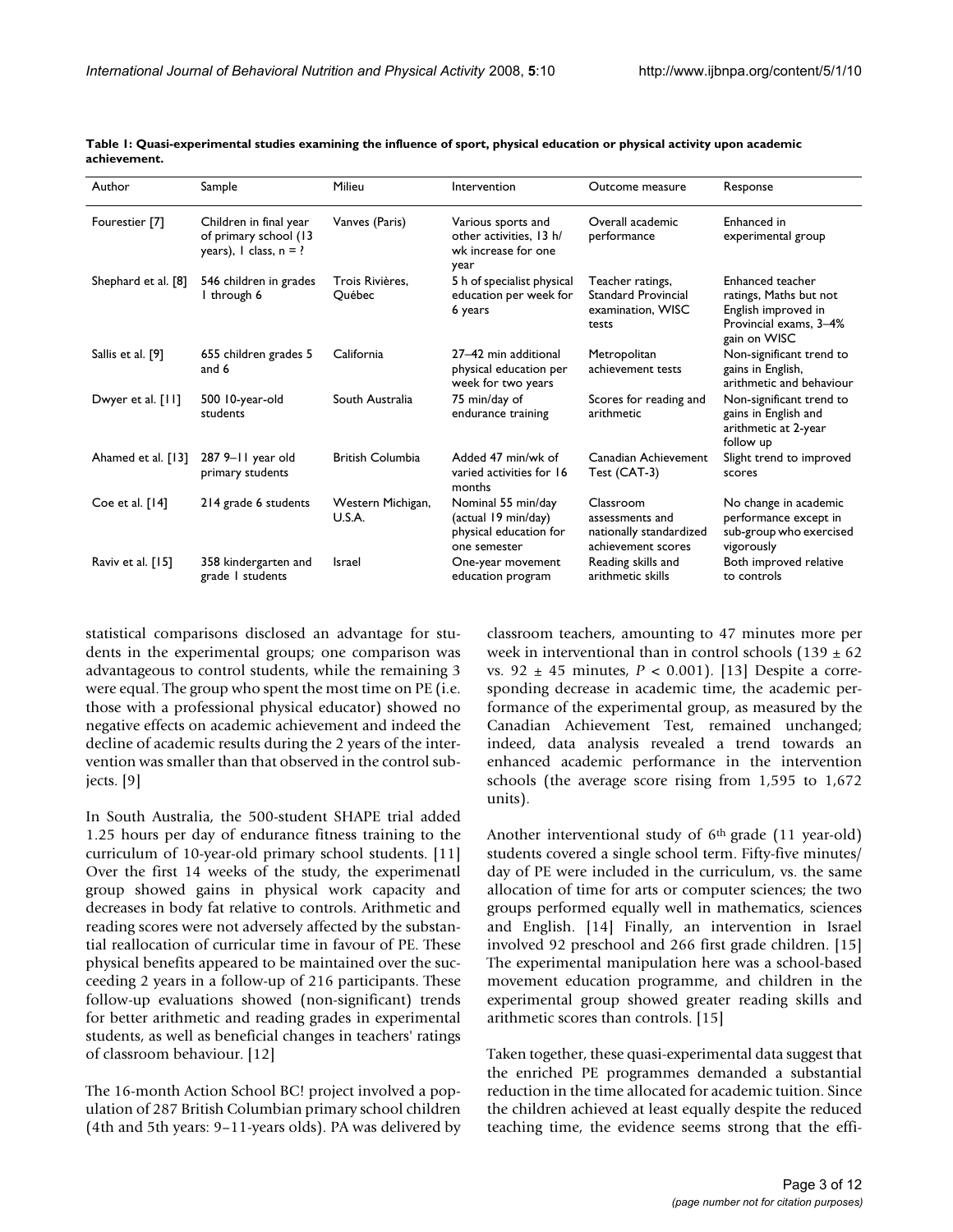ciency of learning was enhanced. [3] Despite the variety of programme durations and locations, a common and valuable by-product was a significant increase in various measures of physical fitness (PF).

# *Cross-sectional studies*

Cross-sectional studies commonly have difficulty in controlling for potential biases, particularly socio-economic status (SES). SES remains the strongest predictor of academic achievement [16] and is also one of the strongest predictors of PA participation in children (e.g. in Canada [17]; Italy [18] and Estonia [19]). Cross-sectional studies generally indicate a positive association with academic achievement. Some of these studies did control for confounders such as SES, and still most of them found a positive association between physical activity and academic achievement (Table 2).

## *Positive results on GPA*

Nelson and Gordon-Larsen [20] analyzed results from the US National Longitudinal Study of Adolescent Health; they observed that adolescents who were active in school were more likely to have high grades. Even after adjustment for demographics and SES, the risk ratio of higher grades was 1.20 for mathematics and 1.21 for English among adolescents who were active at school. Within middle to upper middle SES categories, a cross-sectional study of suburban high school seniors (52 girls and 37 boys) found that the more active group had higher GPA. [21]

4,690 Hong Kong children from primary 5 to secondary 7 (i.e. grades 5 to 12) completed a pre-validated questionnaire relating their sports and exercise participation to perceived academic performance. [22] Low correlations were seen for the whole sample ( $r = 0.10$ ,  $P < 0.01$ ;  $r =$ 0.17,  $P < 0.01$  for females;  $r = 0.06$ , NS for males). GPA was not a significant correlated with PA participation when all school bands were confounded; however, the high band showed a positive link between GPA and PA participation, whereas students in the low band showed a negative relationship between PA participation and GPA. [23] These reports suggest that the relationship between PA and academic performance is influenced by the type of students and/or the school that they attend. Deliberate stratification of students by learning ability is by no means universal, but we cannot exclude the possibility that spontaneous, unplanned banding may also influence the strength of observed relationships.

Dwyer et al. [24] made a cross-sectional survey of 9000 Australian schoolchildren between the ages of 7 and 15

| Author                                 | Sample                                                               | Milieu                 | Outcome measure                           | Response                                                                                                    |  |  |  |  |
|----------------------------------------|----------------------------------------------------------------------|------------------------|-------------------------------------------|-------------------------------------------------------------------------------------------------------------|--|--|--|--|
| Significant association                |                                                                      |                        |                                           |                                                                                                             |  |  |  |  |
| Nelson and Gordon-<br>Larsen [20]      | US National Longitudinal<br>Study of Adolescent Health               | <b>USA</b>             | Grades                                    | Risk ratio for higher results<br>1.20 for mathematics and<br>1.21 for English                               |  |  |  |  |
| Field et al. [21]                      | 52 girls and 37 boys in<br>suburban high school                      | <b>USA</b>             | <b>GPA</b>                                | Higher GPA                                                                                                  |  |  |  |  |
| Dwyer et al. [24]                      | 7961 schoolchildren, aged<br>7-15 years in 109 schools               | Australia              | Rating by the school<br>principal         | school performance<br>positively associated with PA<br>in the preceding week                                |  |  |  |  |
| Pate et al. [25]                       | Youth Risk Behavior Survey<br>adolescents                            | <b>USA</b>             | Perception of academic<br>performance     | Inverse relation with level of<br>PA.                                                                       |  |  |  |  |
| Williams [26]                          |                                                                      | England                | <b>GPA</b>                                | positive association between<br>school sports participation<br>and AA                                       |  |  |  |  |
| Sigfudsdottir et al. [27]              |                                                                      | Iceland                | self-reported school<br>performance       | $r = -0.11$ with absenteeism<br>and $r = 0.09$ with grades                                                  |  |  |  |  |
| <b>Negative or null outcomes on AA</b> |                                                                      |                        |                                           |                                                                                                             |  |  |  |  |
| Tremblay et al. [28]                   | 6,923 grade 6 children                                               | New Brunswick (Canada) | GPA and self-esteem                       | Inverse relation PA and AA                                                                                  |  |  |  |  |
| Daley and Ryan [29]                    | 232 boys and girls (13-16)<br>years old)                             | England                | self-reported PA and GPA                  | No relationship except for<br>the duration of PA time vs.<br>marks for English ( $r = -0.29$ )<br>to -0.30) |  |  |  |  |
| Dollman et al. [30]                    | Primary school children<br>grades $3, 5$ and $7$ in $117$<br>schools | Australia              | Reading and maths scores                  | No relation                                                                                                 |  |  |  |  |
| Yu et al. [31]                         | 333 Chinese pre-<br>adolescents (aged 8-12)                          | Hong Kong, China       | Examination results and<br>conduct grades | No relation with AA but<br>relation with self-esteem                                                        |  |  |  |  |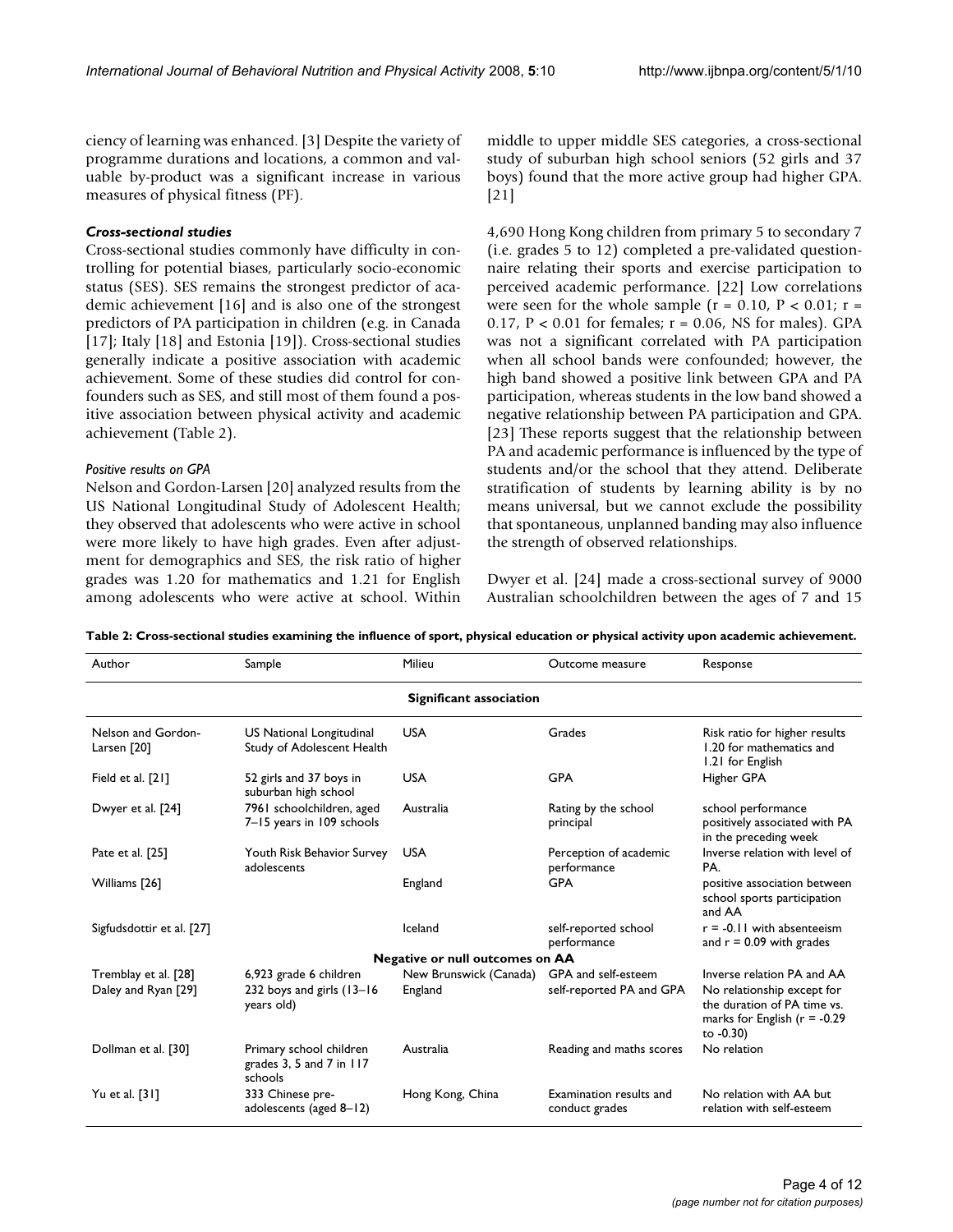years (500 in each age/sex stratum drawn from 109 schools, i.e. 10 girls and 10 boys per school). Depending on the group, a linear regression analysis with good control of confounding variables demonstrated a significant association between academic achievement and PA (a combination of lunchtime PA and minutes of PA the preceding week). In all subjects aged 9–12 years, school performance was positively associated with ratings of PA during the preceding week. In girls 10–15 years old and boys 8–15 years old, academic achievement was also positively associated with the estimates of lunchtime PA. The correlation coefficients between PA and academic achievement, although low ( $r = 0.08$  to 0.19) were statistically significant, suggesting that PA was contributing to academic achievement in both boys and girls. Data from the Youth Risk Behavior Survey likewise showed that a perception of little or no involvement in PA was associated with a perception of low academic performance. [25] Another cross-sectional study from England also controlled for SES; this again reported a positive association between school sports participation and academic achievement. [26]

Researchers from Iceland designed a study included other health behaviours. [27] They found small but significantly positive univariate associations of PA with self-reported school performance ( $r = -0.11$  with absenteeism and  $r =$ 0.09 with grades). When confounders were considered, these associations were further weakened, but nevertheless remained statistically significant predictors if selected health behaviours and psychological variables were included in the prediction model. [27]

#### *Negative or null outcomes on GPA*

In 6,923 grade 6 New Brunswick children (age 11 years), PA showed a weak inverse association with academic achievement, but a positive association with self-esteem. [28] A study on 232 English boys and girls (13–16 years old) found no relationship between self-reported PA and GPA. Moreover, in children aged 13, 14, or 16 years, the durartion of PA was negatively correlated with marks for English ( $r = -0.29$  to  $-0.30$ ). [29] To our knowledge, these are the only 2 studies to observe negative associations between PA (but not PE) and academic achievement.

A survey of 117 Australian primary schools found no deterioration of literacy and numeracy results in primary school grades 3, 5 and 7 when more time was allocated to PE. [30] SES was the strongest predictor of both literacy and numeracy scores. A recent analysis of Hong Kong preadolescent boys reported that a high level of PA at school was associated with high self-esteem, but not with academic achievement. [31]

Even studies that failed to find a positive relationship between PA/PE and GPA have generally found no decrease in academic achievement as a consequence of increased participation in PA (Table 2). Clearly, the absence of an elevation in GPA should not be interpreted as a negative outcome. This is well illustrated by a survey conducted in Virginia's primary schools. [32] A reduction in the time allocated for PE (or the arts) did not improve performance in other subjects like mathematics or reading. Moreover, increasing the time allocated to PE (or the arts) at the expense of other academic subjects was not detrimental to test scores in these subjects. [32] Taken together, these observations suggest that if academic achievements are maintained while spending less time on a specific discipline, the intervention has increased academic efficacy.

# *Effects of PA on elements considered to favour academic performance*

Many factors like classroom behaviour, self-esteem, selfimage, school satisfaction and school connectedness have been postulated as determinants of academic achievement.

## *Classroom behaviour*

Self-identification as a school athlete vs. a «jock» is associated with a lower rate of reported misconduct at school [33], with the exception of binge drinking. [34] In the American linguistic context, the word "jock" refers to an individual whose life is oriented toward sport; it is not necessarily a pejorative term. However, it should not be confused with the focused and planned life of a typical athlete.

In the Trois-Rivières study, competencies linked to behaviour were similar overall in the experimental vs. the control group. [35] A German cross-sectional study (CHILT) compared 12 intervention schools ( $n = 668$ ) vs. 5 control schools ( $n = 218$ ), finding that PF was associated with concentration in 6–7 years old children. [36]

Evans et al. [37] reported a lower rate of inappropriate talking among emotionally, or behaviourally-disturbed children who were participating in a jogging and football exercise programme. Furthermore, a meta-analysis on the effect of exercise prior to classes led to the conclusion that most exercise interventions significantly reduced disruptive behaviours in disturbed students. [38] These effects could reflect in part better teacher attitudes towards these children, as seen in the Trois-Rivières [3] and the Australian [1] quasi-experimental studies.

# *Other psychosocial effects*

Better self-esteem or self-image [20,39] and body image [40] are commonly associated with high levels of PA.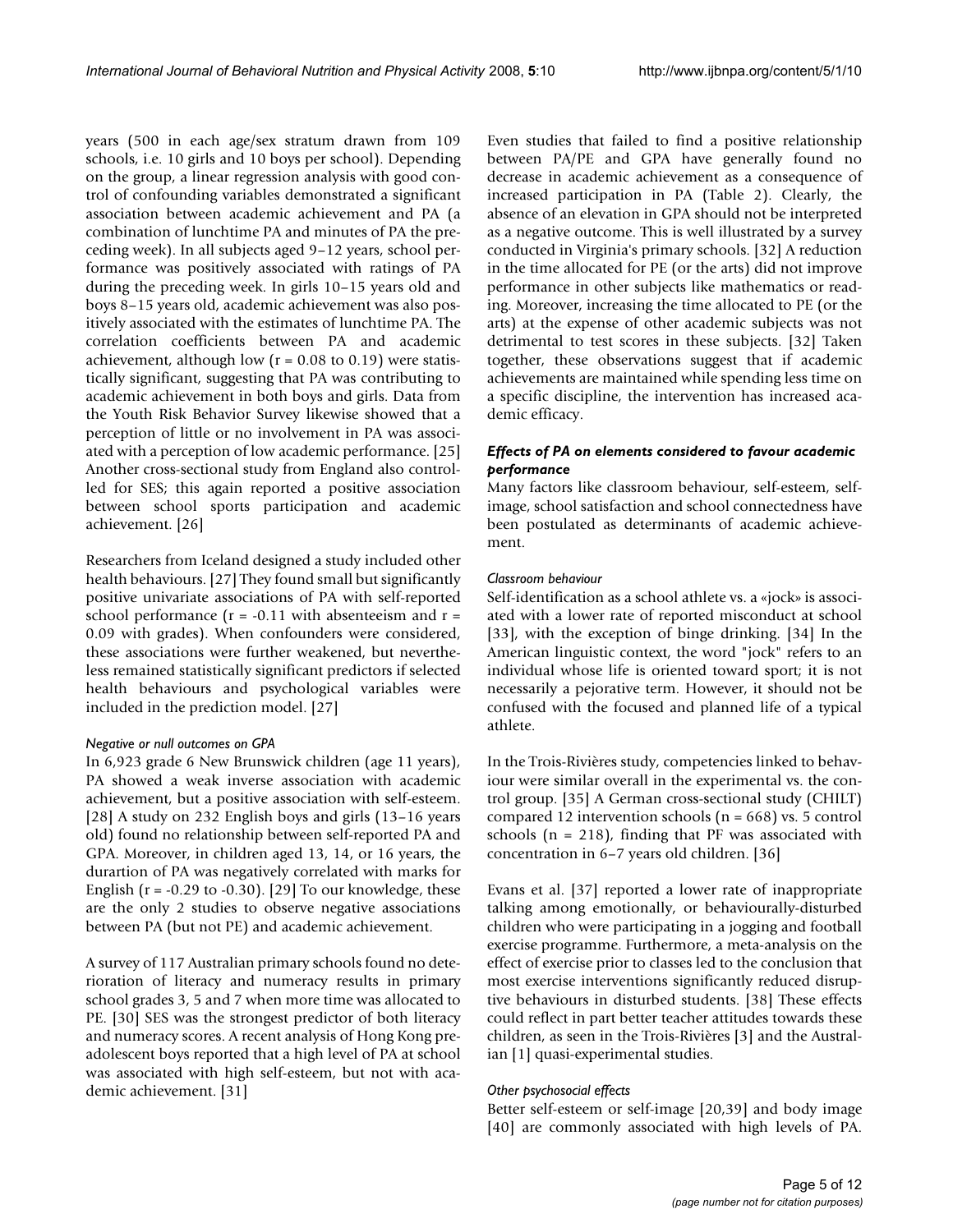Many studies have also linked school sport or PA programmes with other psychosocial outcomes, such as school satisfaction and school connectedness, regardless of ethnic group [41]. Both school connectedness and school satisfaction are factors preventing drop-out from school. [42]

A recent analysis of data from the National Longitudinal Study of Adolescent Health [20] found evidence of a positive association between PA and components of mental health, including self-esteem, emotional well-being, spirituality, and future expectations. When participation in PA/sports also included parental involvement, the behavioural risk profile became even more positive.

A cross-sectional questionnaire study of 245 Finnish adolescents [43] observed no association between PA level and school satisfaction and the trend to a weak correlation between PA level and problems at school was not statistically significant. However, PA was correlated with global school satisfaction ( $r = -0.21$  for boys) and absence of a depressive mood state (-0.20 and -0.26 for girls and boys, respectively).

#### *What are the acute effects of PA on cognitive function?*

Many authors have documented the acute effects of PA on cognitive function. Three recent reviews and/or metaanalyses examined these studies. [44-46] In a meta-analysis of 44 studies, Sibley and Etnier [45] concluded that PA was positively associated with better cognitive functioning in children. Some groups, particularly middle school students (grades 6–8, aged 11–13 years) and younger, seemed to benefit more from PA. Sibley and Etnier [45] noted that unpublished studies had a higher effect size than published reports, suggesting that no bias had occurred from a failure to publish non-significant results.

Brisswalter et al. [44] reviewed published studies into the effects of exercise on various tasks. They concluded that the optimal intensity for decisional tasks covered a wide range ( $\sim$ 40–80% VO<sub>2</sub>max). An exercise duration of more than 20 minutes was most efficient in increasing the performance of perceptual and decisional tasks. [44,46] Tomporowki [47] suggested an upper limit of 60 minutes might arise from the adverse effects of dehydration on cognitive functions.

The literature generally suggests a positive effect of acute physical exercise on cognition. Other activities, like involvement in music also have the potential to increase reading skills, although in this case there is no positive influence on PF. [48]

#### *Relationship of PF with academic achievement*

What is the effect of a high level of PF on academic performance? Is good cognitive functioning associated with above average PF? If so, is this a consequence of PF per se, or of better overall physical health? When analyzed globally, the literature does not indicate any clear linkage between PF and either academic achievement or intellectual performance. As early as 1969, Railo found no relationship between PF and either of these outcomes. [49] More recently, Etnier et al. [50] concluded from a metaregression analysis that the empirical literature did not support a link between cardiovascular PF and academic achievement. However, this meta-analysis revealed a weakness in the literature: there was little data on the relationship between PF and academic achievement in school-aged children. Indeed, only 1 of the 37 studies identified included this age group.

When the definition of PF includes aspects other than cardiovascular fitness, there seems evidence of positive correlations between various measures of psychomotor performance, cognitive abilities and academic achievement. [51,52] Psychomotor performance shares many common neurological mechanisms with cognitive functions.

A 2001 cross-sectional study on California children disclosed a positive relationship between reading and mathematics results (as measured by Stanford Achievement Test-9) and results on a field test of physical fitness (the Fitnessgram). Despite a huge sample of students from grades 5, 7 and 9 ( $n = 954,000$ ), potential selection biases were not considered, making it difficult to conclude that PA was linked to increased academic performance. [53] When found, any effects of PF were small. Another weak association between PF and academic achievement was observed in South Korean children (grades 5, 8, and 11); in this study, the association was much smaller than that between academic achievement and regular meal eating. [54] Dwyer et al. [24] measured muscle fitness in 9,000 Australian students. They found significant but weak associations, ranging from  $r = -0.10$  to  $-0.19$  for running distances of 50 m and 1.6 km, and from  $r = 0.10$  to 0.22 for sit-ups and standing long jump, respectively.

#### *School sports and academic achievement*

The connection between school sports and intellectual achievement has been a long-standing issue since Davis and Cooper [55] first reported a positive association between school sports participation and academic achievement. It remains the subject of recent investigations. The competitive dimension of most sports introduces particular problems, even in the school context, as the educational dimension tends to be relegated to a secondary level. The literature comprises mainly cross-sec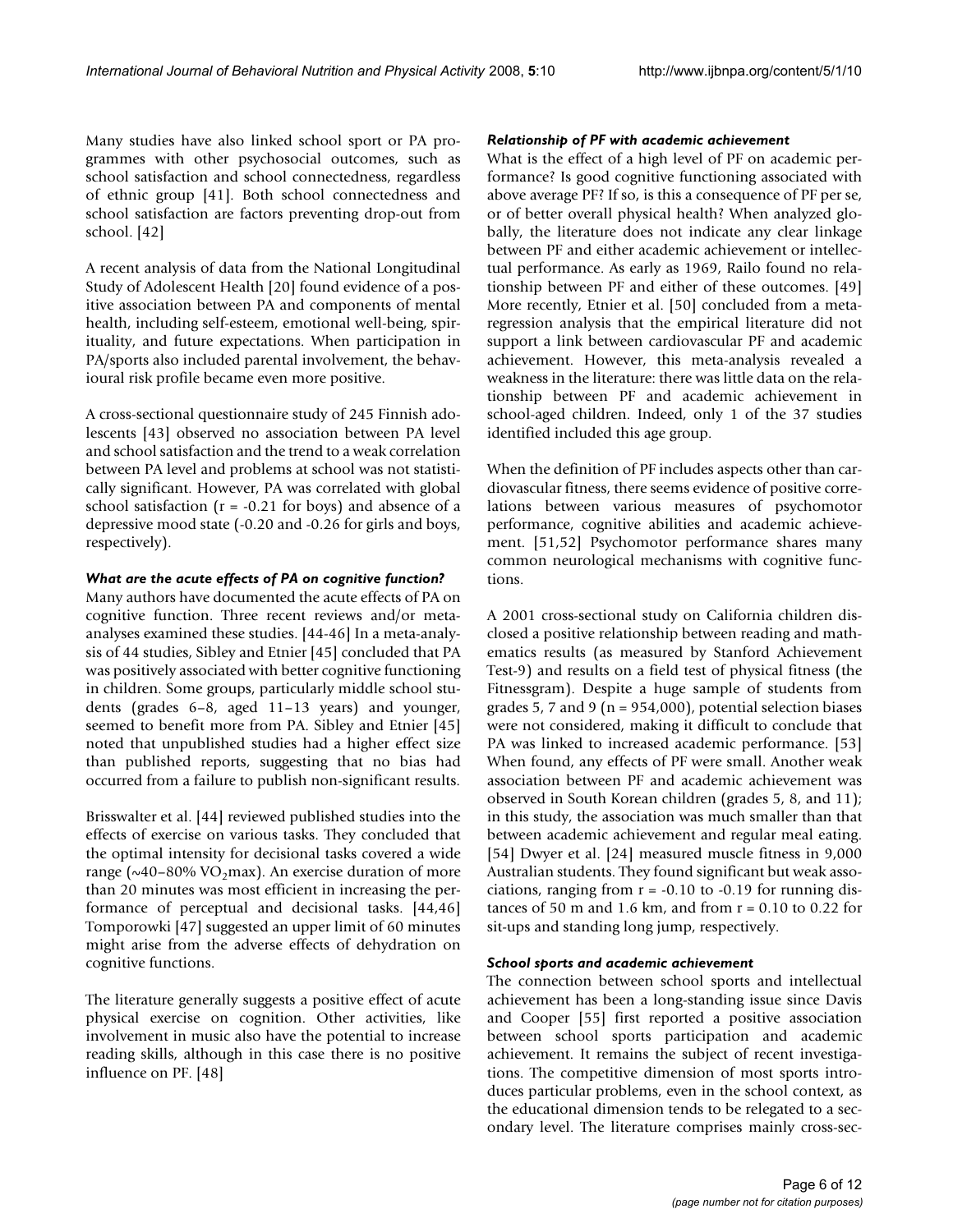tional data and the results are more equivocal than for PA; unfortunately, most of the earlier studies did not control for biases common to athletic and academic achievements. [56,57]

Data from the longitudinal Maryland Adolescent Development in Context Study included 67% African-Americans and 33% European-Americans; it found that participation in extracurricular PA was a significant predictor of better academic results and of higher academic expectations. [58] Furthermore, sports participation by 8th grade African-American males resulted in aspirations to continue their studies toward college, with less likelihood of acting inappropriately in school. [59] In their female counterparts, sports participation also resulted in higher aspirations and in a reduction of absenteeism.

Cooper et al. [60] found that even after eliminating confounding factors, extracurricular activities, including sports and PA were predictors of better academic achievement in 2,200 American high school students. Their conclusion is in line with the point that Marsh made in 1992, that such activities may have an effect on academic achievement by increasing motivation and investment in school. [61] Another study of 11,957 American adolescents found that even after standardization for SES, sports participation with parental presence was associated with an increased probability of good grades in English and mathematics, the Adjusted Relative Risk being 1.23 for both subjects. [20] Dexter [62] examined the relationship between sports knowledge, sport performance and academic ability, the last being measured by scores on the British General Certificate of Secondary Education (GCSE). They observed a small but significant positive correlation between sports performance and GCSE score for both mathematics and English.

Melnick et al. [63] detected no relationship between academic achievement and sports participation in 3,686 African-American and Hispanic students from the "Highschool and Beyond Study". However, sports participation was associated with a lower drop-out rate. Therefore, they suggested that if sports participation contributes to academic achievement, it may do so indirectly, by encouraging retention in school. Fisher et al. [64] also observed no association between sports involvement and self-reported grades in an ethnic mix of 838 grade 9 to 12 students (predominantly 63% African-American and 27% Hispanic).

Harvard students involved in varsity teams had a slightly lower GPA than their peers, but reported a higher degree of satisfaction with their university experience. [65] This also seemed the case in other institutions examined by Light. Athletes have more friends and a stronger sense of belonging to their institution. They are, according to

Light, "the happiest on campus". Generally, this same trend is seen among high-school athletes. Students engaged in extracurricular PAs do not achive different academic scores than their peers, but they feel a greater engagement with their institution. [66,67] This may reflect in part the greater attention directed towards these specific students. Indeed, participants in extracurricular activities (including sports) have more interactions with significant adults than non-participants. [66]

Sport is a very complex phenomenon. There are many cultures within school sports, and any effect on academic achievement is influenced by gender, race, type of sport, type and level of athletic involvement. White and McTeer [68] suggested that the status of a given sport may influence its effect on academic achievement. Their results showed that high-status sports had a positive influence on English grades but they saw no evidenceof an effect of such sports on mathematics grades. They suggested that academic performance was more likely to be affected by cultural factors in subjective subjects like English than in mathematics. Any influence of school sports participation may also differ between girls and boys [33], and between various ethnic and cultural groups. [69]

In conclusion, the available literature suggests that sport is more likely to benefit academic achievement if offered in school rather than in other sport contexts, given the proximity of educational resources and environment. This may be particularly important for team sports, which often seem associated with risky behaviours, particularly binge drinking of alcohol. [70] When sports-involved students identify themselves as athletes rather than «jocks», such risky behaviours seem less prevalent. [67] Greater academic coaching of school athletes could be a factor favouring their academic achievement. [67] School sports should be monitored closely, with the intent of avoiding a drift away from educational objectives. It appears that satisfaction with sports vs. satisfaction with school work is predicted by a differing psychological domain (perceived ability vs. task orientation). [71] It may be helpful to create an environment where both types of endeavour find common ground, i.e. school may be the best setting in which sports can be directed towards task orientation and skills acquisition, without decreasing the pleasure and satisfaction of being good at sports and PA. As noted in various long-term follow-ups, elite and varsity level athletes later tend to experience greater educational and labour market success than non athletes. [34,67,72,73] Current evidence suggests that this effect may be mediated by racial group. [74]

# *Populations with special educational needs*

Academic integration of children with various behavioural and developmental problems is a growing trend in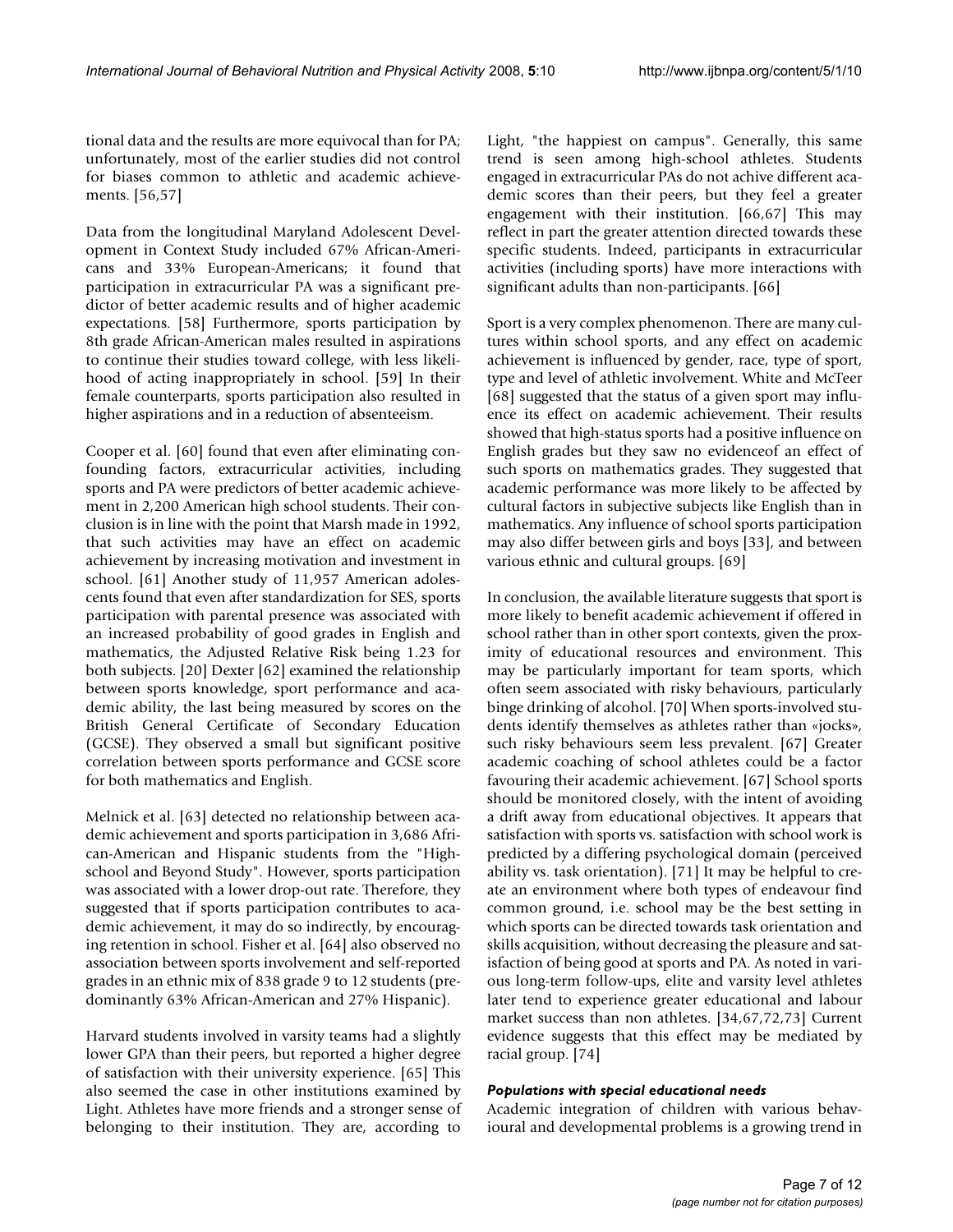industrialized countries. The question arises in terms of their academic achievement. Reviews of exercise programmes for children with learning disabilities [75,76] have suggested that in order to increase the likelihood of positive outcomes, such programmes should have a low student-instructor ratio. Benefits (with the exception of increased PF) may reflect increased attention toward the participants.

In hyperactive impulsive children, PA is associated with global satisfaction in boys and an absence of depressive emotions in both sexes. [77] An outdoor education programme also decreased behavioural problems in children with attention deficit hyperactivity disorder. [78]

In children with reading disabilities, a school-based programme of balance and coordination training, throwing, catching, and stretching produced significant improvements in both reading and semantics. [79] Positive changes were maintained for at least 18 months following the programme, reducing the likelihood of a Hawthorne effect. [80]

Four pupils with emotional and behavioural disorders were directly studied before and after a 10-week PE intervention. Back in class, there was an increase (13.8%, or a little more than 23 minutes) in the amount of time spent focused on the tasks they were supposed to be performing. [81] A 10-week PA intervention in children with learning disabilities improved classroom behaviour and the perception of academic competence was increased. [76] However, a similar outcome was seen in the control group, indicating that there had been no specific effect from the programme.

The effects of school PA upon children with learning problems thus remains an open field for research.

# *Is the potential beneficial effect of PE, school PA and sport supported by fundamental research?*

The positive association observed between PA and intellectual performance among children in quasi-experimental studies should be supported by mechanistic, experimental evidence. No one can deny the important role of neurosciences in the comprehension of academic achievement. [82] Most research on the relationships between PA and cognition has centered on the hippocampus, a brain region that mediates memory and learning in mammals, and on changes in the cerebral circulation. The hippocampus has an important role in the consolidation of memory. One major mechanism essential to its functions is long-term potentiation, or LTP. LTP leads to an enhancement of nervous influx following a first series of stimuli.

# *Exercise and learning mechanisms*

Hippocampal LTP is the most credible physiological explanation for learning and memory in mammals, including humans. [83] LTP leads to an increase of synaptic efficacy following an increase of synaptic traffic. [83] It was shown recently that PA favours hippocampal LTP. [84] Chronic exercise favourably influences the hippocampus through 3 mechanisms:

1) Heightened neurogenesis, i.e. an increased formation of new neurons after chronic PA, as demonstrated in the adult mouse [85,86],

2) Augmented LTP itself, i.e. enhanced neuronal transmission in the hippocampus. Different methods employed to measure cognitive functions, and scores on these tasks are well correlated with a better performing hippocampus [87]. Radial maze learning, i.e. an hippocampal spatial learning, is increased in both male and female rats exercised by voluntary running. The performance of this task does not seem to be influenced by changes in fitness of the animal, as is the case for the Morris water maze. However, if the water maze is used, it remains possible to control for an animal's level of fitness. Other studies using the Morris water maze have also reported improved performance. [85,88] Exercise has no effect on glutamate receptors in the hippocampus in aged rats [89], reinforcing the view that post-receptor mechanisms are responsible for stronger LTP in active animals. However, this point remains to be confirmed in the hippocampus of younger animals,

3) Chronic exercise creates a favourable environment for LTP by increasing the hippocampal concentrations of neuroprotective factors like brain-derived neurotrophic factor (BDNF) [90] and of other growth factors such as insulin-like growth factor (IGF-1), nerve growth factor, and fibroblast growth factor 2 (FGF-2).

The brain concentration of some antioxidants is also increased in trained animals, thus protecting hippocampal cells from oxidative damage. [91] Radak et al. [92] studied the acute effects of exercise (2 hours). Oxidative damage to macromolecules was reduced through an increase of glutathion synthetase activity and a reduction in the deleterious, inactivity-related efflux of glutamate (the neurotransmitter of learning in the hippocampus). Acute exercise also normalized certain memory functions, particularly orientation time to novelty and passive avoidance reactions.

To our knowledge, these mechanisms of enhanced learning and memory have never been explored in animals at a developmental stage corresponding to school-age children. We hypothesize that, given the higher brain plastic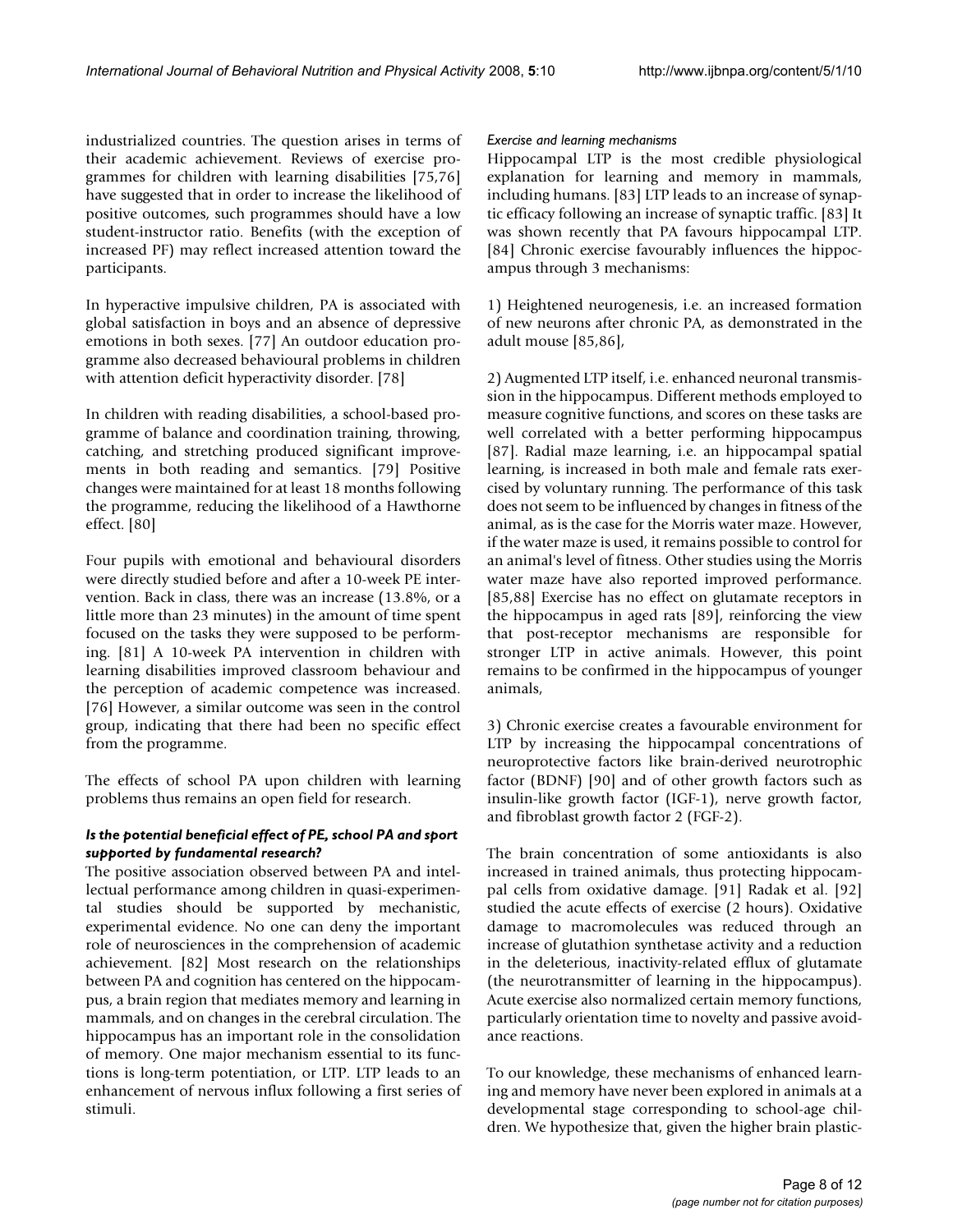ity of childhood, the changes seen in older brains may have an even greater magnitude in the developing brain. The data suggest that the brain structures involved in learning and memory, although more complex, function much like skeletal muscle. To enhance function (i.e. increase memory and learning), periods of stimulation must be followed by a recovery period when supercompensation can take place, and the new proteins associated with learning and memory consolidation can be synthesized.

# **Discussion and Conclusion**

Available data suggest that school PA (PE instruction, free time PA or school sport) could become a consistent component of PA to meet current guidelines for children and adolescents without impairing academic achievement, even if curricular time for so-called academic subjects is curtailed. In his classical work "The Adolescent Society," James S. Coleman advanced the concept of a zero-sum model. [93] This hypothesized that if time was taken from academic programmes to allow other pursuits, academic achievement would suffer. This concept may be applicable if time is spent in paid employment while attending school [94], but it does not seem to apply to extracurricular activities like sports or curricular PE. [95] In contrast, such activities are likely to increase attachment to school and self-esteem which are indirect but important factors in academic achievement.

Parents concerned about decreases in study and homework time may be better advised to question the time their children spend on TV and computer games rather than the time that they devote to PE, PA or sports in school. Indeed, the more children watch TV, the greater the decline in their academic results. [96] At least one Canadian study found that the time devoted to PA was positively associated with the time that school-aged children spent in reading. [97] Parents interested in the health and academic success of their offspring should focus on the increased prevalence of various metabolic pathologies in which sedentary behaviour plays a key etiologic role, for example, obesity and type 2 diabetes, both of which are beginning at an ever younger age. [98] Such pathologies have the potential to affect school performance adversely, although this is an area where more research is needed. [99] In one recent article, obese 3rd grade girls (8 years old) did not have poorer academic results after control for SES, but relative to normal weight girls they exhibited more displaced behaviours like arguing and fighting, as well as more depressive symptoms like loneliness and sadness [100].

Engagement in PE instruction would probably be increased if grades were allocated for performance in PE, particularly in high school. The engagement of girls, particularly, decreases when PE is not considered incalculating their GPA. [101,102] However, between grade 8 and 12, the school drop-out rate for adolescents of both sexes is reduced by sport participation [103]

Another problem that remains to be resolved, despite a call for action from the Surgeon General in 1996, is the heterogeneity in provision of PE [104], extracurricular sports and other school PA programmes [105], schools with a low SES being particularly disadvantaged. School sport would appeal to more students if emphasis was placed on its educational potential rather than its competitive side. Potential drifting of objectives should be monitored to avoid a «subversion» of the educational mission and ensure a maximisation of positive effects such as academic achievement and long term adherence to physical activity. The current emphasis on a limited range of team sports should be modified to provide opportunities for students who are interested in and have the skills relevant to other sport ventures, thus attracting a wider range of students.

Many questions remain to be clarified on the relationship between academic performance, PE, school PA and sports. However, to paraphrase Eccles et al. [67], "We now know enough about the kinds of programs likely to have positive effects on children and adolescents' development." The literature strongly suggests that the academic achievement, physical fitness and health of our children will not be improved by limiting the time allocated to PE instruction, school PA and sports programmes.

# **Competing interests**

The author(s) declare that they have no competing interests.

# **Authors' contributions**

Both authors have been involved in the writing of this manuscript and have read and approved the final text.

# **Acknowledgements**

F. Trudeau is holder of a joint initiative grant from Social Science and Humanity Research Council/Sport Canada. R. J. Shephard is collaborator on the same grant.

# **References**

- 1. Dwyer T, Blizzard L, Dean K: **[Physical activity and performance](http://www.ncbi.nlm.nih.gov/entrez/query.fcgi?cmd=Retrieve&db=PubMed&dopt=Abstract&list_uids=8700449) [in children.](http://www.ncbi.nlm.nih.gov/entrez/query.fcgi?cmd=Retrieve&db=PubMed&dopt=Abstract&list_uids=8700449)** *Nutr Rev* 1996, **54:**S27-S35.
- 2. Kirkendall DR: **Effect of physical activity on intellectual development and academic performance.** In *Academy Papers* Edited by: Stull GA. Champaign, IL: Human Kinetics; 1986:49-63.
- 3. Shephard RJ: **Curricular physical activity and academic performance.** *Pediatr Exerc Sci* 1997, **9:**113-126.
- 4. Taras H: **[Physical activity and student performance at school.](http://www.ncbi.nlm.nih.gov/entrez/query.fcgi?cmd=Retrieve&db=PubMed&dopt=Abstract&list_uids=16014127)** *J Sch Health* 2005, **75:**214-218.
- 5. Kramer AF, Erickson KI, Colcombe SJ: **[Exercise, cognition, and](http://www.ncbi.nlm.nih.gov/entrez/query.fcgi?cmd=Retrieve&db=PubMed&dopt=Abstract&list_uids=16778001) [the aging brain.](http://www.ncbi.nlm.nih.gov/entrez/query.fcgi?cmd=Retrieve&db=PubMed&dopt=Abstract&list_uids=16778001)** *J Appl Physiol* 2006, **101:**1237-1242.
- 6. Rovio S, Kareholt I, Helkala EL, Viitanen M, Winblad B, Tuomilehto J, Soininen H, Nissinen A, Kivipelto M: **[Leisure-time physical activ](http://www.ncbi.nlm.nih.gov/entrez/query.fcgi?cmd=Retrieve&db=PubMed&dopt=Abstract&list_uids=16239176)-**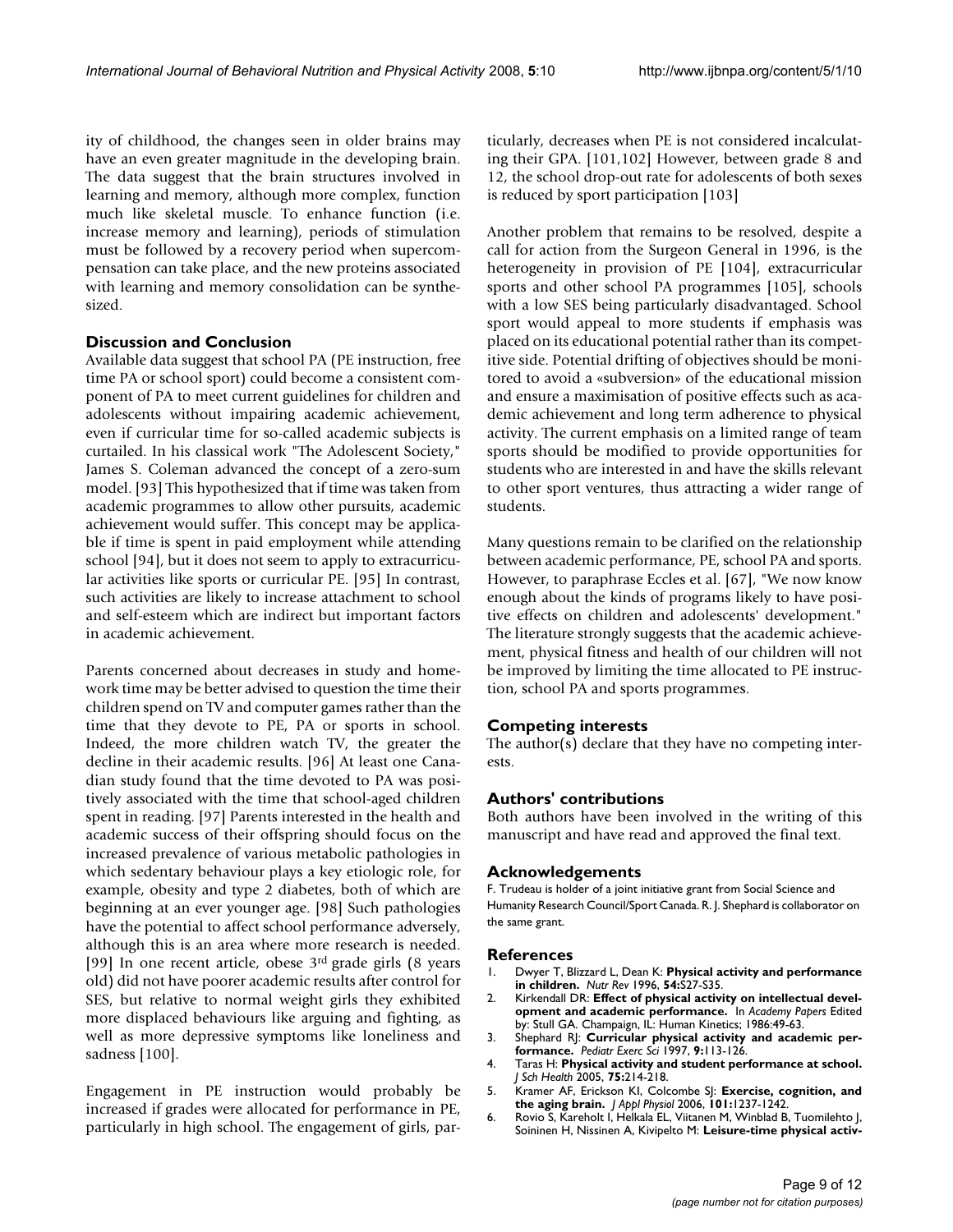**[ity at midlife and the risk of dementia and Alzheimer's dis](http://www.ncbi.nlm.nih.gov/entrez/query.fcgi?cmd=Retrieve&db=PubMed&dopt=Abstract&list_uids=16239176)[ease.](http://www.ncbi.nlm.nih.gov/entrez/query.fcgi?cmd=Retrieve&db=PubMed&dopt=Abstract&list_uids=16239176)** *Lancet Neurol* 2005, **4:**705-711.

- 7. Fourestier M: **Les expériences scolaires de Vanves.** *Int Rev Educ* 1962, **8:**81-85.
- 8. Shephard RJ, Volle M, Lavallée H, LaBarre R, Jéquier JC, Rajic M: **Required physical activity and academic grades: a controlled longitudinal study.** In *Children and Sport* Edited by: Ilmarinen J, Valimaki I. Berlin: Springer Verlag; 1984:58-63.
- Sallis J, McKenzie T, Kolody B, Lewis M, Marshall S, Rosengard P: **[Effects of health-related physical education on academic](http://www.ncbi.nlm.nih.gov/entrez/query.fcgi?cmd=Retrieve&db=PubMed&dopt=Abstract&list_uids=10380244) [achievement: Project SPARK.](http://www.ncbi.nlm.nih.gov/entrez/query.fcgi?cmd=Retrieve&db=PubMed&dopt=Abstract&list_uids=10380244)** *Res Quart Exerc Sport* 1999, **70(2):**127-134.
- 10. Sallis JF, McKenzie TL, Alcaraz JE, Kolody B, Faucette N, Hovell M: **The effects of a 2-year physical education program (SPARK) [on physical activity and fitness in elementary school stu](http://www.ncbi.nlm.nih.gov/entrez/query.fcgi?cmd=Retrieve&db=PubMed&dopt=Abstract&list_uids=9279269)[dents.](http://www.ncbi.nlm.nih.gov/entrez/query.fcgi?cmd=Retrieve&db=PubMed&dopt=Abstract&list_uids=9279269)** *Am J Publ Health* 1997, **87(8):**1328-1334.
- 11. Dwyer T, Coonan WE, Leitch DR, Hetzel BS, Baghurst RA: **[An](http://www.ncbi.nlm.nih.gov/entrez/query.fcgi?cmd=Retrieve&db=PubMed&dopt=Abstract&list_uids=6629620) [investigation of the effects of daily physical activity on the](http://www.ncbi.nlm.nih.gov/entrez/query.fcgi?cmd=Retrieve&db=PubMed&dopt=Abstract&list_uids=6629620) [health of primary school students.](http://www.ncbi.nlm.nih.gov/entrez/query.fcgi?cmd=Retrieve&db=PubMed&dopt=Abstract&list_uids=6629620)** *Int J Epidemiol* 1983, **12:**308-313.
- 12. Maynard EJ, Coonan WE, Worsely A, Dwyer T, Baghurst PA: **The development of the lifestyle education program in Australia.** In *Cardiovascular Risk Factors in Children* Edited by: Berenson GS. Amsterdam: Elsevier; 1987:123-142.
- 13. Ahamed Y, Macdonald H, Reed K, Naylor PJ, Liu-Ambrose T, McKay H: **[School-based physical activity does not compromise chil](http://www.ncbi.nlm.nih.gov/entrez/query.fcgi?cmd=Retrieve&db=PubMed&dopt=Abstract&list_uids=17277603)[dren's academic performance.](http://www.ncbi.nlm.nih.gov/entrez/query.fcgi?cmd=Retrieve&db=PubMed&dopt=Abstract&list_uids=17277603)** *Med Sci Sports Exerc* 2007, **39:**371-376.
- 14. Coe DP, Pivarnik JM, Womack CJ, Reeves MJ, Malina RM: **[Effect of](http://www.ncbi.nlm.nih.gov/entrez/query.fcgi?cmd=Retrieve&db=PubMed&dopt=Abstract&list_uids=16888468) [physical education and activity levels on academic achieve](http://www.ncbi.nlm.nih.gov/entrez/query.fcgi?cmd=Retrieve&db=PubMed&dopt=Abstract&list_uids=16888468)[ment in children.](http://www.ncbi.nlm.nih.gov/entrez/query.fcgi?cmd=Retrieve&db=PubMed&dopt=Abstract&list_uids=16888468)** *Med Sci Sports Exerc* 2006, **38:**1515-1519.
- 15. Raviv S, Reches I, Hecht O: **Effects of activities in the motor-cognitive-learning center on academic achievements, psychomotor and emotional development of children (aged 5–7).** *J Phys Educ Sport Sci (Israel)* 1994, **2:**50-84.
- 16. Willms JD: **Ten hypotheses about socioeconomic gradients and community differences in children's developmental outcomes.** *Human Resources Development Canada, Ottawa* 2003 [[http://](http://www.dsp-psd.communication.gc.ca/Collection/RH63-1-560-01-03E.pdf) [www.dsp-psd.communication.gc.ca/Collection/RH63-1-560-01-](http://www.dsp-psd.communication.gc.ca/Collection/RH63-1-560-01-03E.pdf) [03E.pdf\]](http://www.dsp-psd.communication.gc.ca/Collection/RH63-1-560-01-03E.pdf).
- 17. Mo F, Turner M, Krewski D, Mo FD: **[Physical inactivity and soci](http://www.ncbi.nlm.nih.gov/entrez/query.fcgi?cmd=Retrieve&db=PubMed&dopt=Abstract&list_uids=15900811)[oeconomic status in Canadian adolescents.](http://www.ncbi.nlm.nih.gov/entrez/query.fcgi?cmd=Retrieve&db=PubMed&dopt=Abstract&list_uids=15900811)** *Int J Adolesc Mental Health* 2005, **17(1):**49-56.
- 18. La Torre G, Masala D, de Vito E, Langiano E, Capelli G, Ricciardi W: **Physical Activity and Socio-economic Status collaborative [group. Extra-curricular physical activity and socioeconomic](http://www.ncbi.nlm.nih.gov/entrez/query.fcgi?cmd=Retrieve&db=PubMed&dopt=Abstract&list_uids=16448561) [status in Italian adolescents.](http://www.ncbi.nlm.nih.gov/entrez/query.fcgi?cmd=Retrieve&db=PubMed&dopt=Abstract&list_uids=16448561)** *BMC Public Health* 2006, **6:**22.
- 19. Raudsepp L: **[The relationship between socio-economic status,](http://www.ncbi.nlm.nih.gov/entrez/query.fcgi?cmd=Retrieve&db=PubMed&dopt=Abstract&list_uids=16373303) [parental support and adolescent physical activity.](http://www.ncbi.nlm.nih.gov/entrez/query.fcgi?cmd=Retrieve&db=PubMed&dopt=Abstract&list_uids=16373303)** *Acta Paediatr* 2006, **95:**93-98.
- 20. Nelson MC, Gordon-Larsen P: **[Physical activity and sedentary](http://www.ncbi.nlm.nih.gov/entrez/query.fcgi?cmd=Retrieve&db=PubMed&dopt=Abstract&list_uids=16585325) [behavior patterns are associated with selected adolescent](http://www.ncbi.nlm.nih.gov/entrez/query.fcgi?cmd=Retrieve&db=PubMed&dopt=Abstract&list_uids=16585325) [health risk behaviors.](http://www.ncbi.nlm.nih.gov/entrez/query.fcgi?cmd=Retrieve&db=PubMed&dopt=Abstract&list_uids=16585325)** *Pediatrics* 2006, **117:**1281-1290.
- 21. Field T, Diego M, Sanders CE: **[Exercise is positively related to](http://www.ncbi.nlm.nih.gov/entrez/query.fcgi?cmd=Retrieve&db=PubMed&dopt=Abstract&list_uids=11407627) [adolescents' relationships and academics.](http://www.ncbi.nlm.nih.gov/entrez/query.fcgi?cmd=Retrieve&db=PubMed&dopt=Abstract&list_uids=11407627)** *Adolescence* 2001, **36:**105-110.
- 22. Lindner KJ: **Sport participation and perceived academic performance of school children and youth.** *Pediatr Exerc Sci* 1999, **11:**129-143.
- 23. Lindner KJ: **The physical activity participation-academic performance relationship revisited: perceived and actual performance and the effect of banding (academic tracking).** *Pediatr Exerc Sci* 2002, **14:**155-169.
- 24. Dwyer T, Sallis JF, Blizzard L, Lazarus R, Dean K: **Relation of academic performance to physical activity and fitness in children.** *Pediatr Exerc Sci* 2001, **13:**225-238.
- 25. Pate RR, Heath GW, Dowda M, Trost SG: **[Associations between](http://www.ncbi.nlm.nih.gov/entrez/query.fcgi?cmd=Retrieve&db=PubMed&dopt=Abstract&list_uids=8916523) [physical activity and other health behaviors in a representa](http://www.ncbi.nlm.nih.gov/entrez/query.fcgi?cmd=Retrieve&db=PubMed&dopt=Abstract&list_uids=8916523)[tive sample of US adolescents.](http://www.ncbi.nlm.nih.gov/entrez/query.fcgi?cmd=Retrieve&db=PubMed&dopt=Abstract&list_uids=8916523)** *Am J Publ Health* 1996, **86(11):**1577-1581.
- 26. Williams A: **Physical activity patterns among adolescents – some curriculum implications.** *Physical Educ Rev* 1988, **11:**28-39.
- 27. Sigfúsdóttir ID, Kristjánsson AL, Allegrante JP: **[Health behaviour](http://www.ncbi.nlm.nih.gov/entrez/query.fcgi?cmd=Retrieve&db=PubMed&dopt=Abstract&list_uids=16766605) [and academic achievement in Icelandic school children.](http://www.ncbi.nlm.nih.gov/entrez/query.fcgi?cmd=Retrieve&db=PubMed&dopt=Abstract&list_uids=16766605)** *Health Educ Res* 2007, **22:**70-80.
- 28. Tremblay MS, Inman JW, Willms JD: **The relationship between physical activity, self-esteem, and academic achievement in 12-year-old Children.** *Pediatr Exerc Sci* 2000, **12:**312-324.
- 29. Daley AJ, Ryan J: **[Academic performance and participation in](http://www.ncbi.nlm.nih.gov/entrez/query.fcgi?cmd=Retrieve&db=PubMed&dopt=Abstract&list_uids=11065314) [physical activity by secondary school adolescents.](http://www.ncbi.nlm.nih.gov/entrez/query.fcgi?cmd=Retrieve&db=PubMed&dopt=Abstract&list_uids=11065314)** *Percept Mot Skills* 2000, **91:**531-534.
- 30. Dollman J, Boshoff K, Dodd G: **The relationship between curriculum time for physical education and literacy and numeracy standards in South Australian primary schools.** *Eur Physical Educ Rev* 2006, **12:**151-163.
- 31. Yu CCW, Chan S, Cheng F, Sung RYT, Hau K-T: **Are physical activity and academic performance compatible? Academic achievement conduct, physical activity and self-esteem of Hong Kong Chinese primary school children.** *Educational Stud* 2006, **32:**331-341.
- 32. Wilkins JLM, Graham G, Parker S, Westfall S, Fraser RG, Tembo M: **Time in the arts and physical education and school achievement.** *J Curricul Stud* 2003, **35:**721-734.
- 33. Miller KE, Melnick MJ, Barnes GM, Farrell MP, Sabo D: **[Untangling](http://www.ncbi.nlm.nih.gov/entrez/query.fcgi?cmd=Retrieve&db=PubMed&dopt=Abstract&list_uids=16467902) [the links among athletic involvement, gender, race, and ado](http://www.ncbi.nlm.nih.gov/entrez/query.fcgi?cmd=Retrieve&db=PubMed&dopt=Abstract&list_uids=16467902)[lescent academic outcomes.](http://www.ncbi.nlm.nih.gov/entrez/query.fcgi?cmd=Retrieve&db=PubMed&dopt=Abstract&list_uids=16467902)** *Sociol Sport J* 2005, **22:**178-193.
- 34. Carlson D, Scott L, Planty M, Thompson J: **What Is the Status of High School Athletes 8 Years After Their Senior Year?** National Center of Education Statistics, U.S. Department of Education, Institute of Education Sciences NCES; 2005:303.
- 35. Shephard RJ: **Long-term studies of physical activity in childrenthe Trois-Rivières experience.** In *Children and exercise XI* Edited by: Binkhorst RA, Kemper HCG, Saris WHM. Champaign, IL: Human Kinetics; 1985:252-259.
- 36. Graf C, Koch B, Klippel S, Büttner S, Coburger S, Christ H, Lehmacher W, Bjarnason-Wehrens B, Platen P, Hollamnn W, Predel H-G, Dordel S: **Zusammenhänge zwischen köperliche Aktivität und Konzentration in Kindesalter- Eingangsergebnisse des CHILTS-Projecktes [Correlation between physical activities and concentration in children- results of the CHILT project.].** *Deutsche Zeitschrift für Sportmedizin* 2003, **54:**242-246.
- 37. Evans WH, Evans SS, Schmid RE, Penneypacker HS: **The effects of exercise on selected classroom behaviors of behaviorally disordered adolescents.** *Behav Disorders* 1985, **11:**42-50.
- 38. Allison DB, Faith MS, Franklin RD: **Antecedent exercise in the treatment of disruptive behavior: A meta-analytic review.** *Clin Psychol: Sci Pract* 1985, **2:**279-303.
- 39. Kirkcaldy BD, Shephard RJ, Siefen RG: **[The relationship between](http://www.ncbi.nlm.nih.gov/entrez/query.fcgi?cmd=Retrieve&db=PubMed&dopt=Abstract&list_uids=12395145) [physical activity and self-image and problem behaviour](http://www.ncbi.nlm.nih.gov/entrez/query.fcgi?cmd=Retrieve&db=PubMed&dopt=Abstract&list_uids=12395145) [among adolescents.](http://www.ncbi.nlm.nih.gov/entrez/query.fcgi?cmd=Retrieve&db=PubMed&dopt=Abstract&list_uids=12395145)** *Soc Psychiatry Psychiatr Epidemiol* 2002, **37:**544-550.
- 40. Hausenblas HA, Symons Downs D: **Comparison of body image between athletes and nonathletes: A meta-analytic review.** *J Appl Sport Psychol* 2001, **13:**323-339.
- 41. Brown R, Evans WP: **Extracurricular activity and ethnicity: creating greater school connection among diverse student populations.** *Urban Educ* 2002, **37:**41-58.
- 42. Libbey HP: **[Measuring student relationships to school: attach](http://www.ncbi.nlm.nih.gov/entrez/query.fcgi?cmd=Retrieve&db=PubMed&dopt=Abstract&list_uids=15493704)[ment, bonding, connectedness, and engagement.](http://www.ncbi.nlm.nih.gov/entrez/query.fcgi?cmd=Retrieve&db=PubMed&dopt=Abstract&list_uids=15493704)** *J School Health* 2004, **74:**274-283.
- 43. Katja R, Paivi AK, Marja-Terttu T, Pekka L: **[Relationships among](http://www.ncbi.nlm.nih.gov/entrez/query.fcgi?cmd=Retrieve&db=PubMed&dopt=Abstract&list_uids= 12212409 ) [adolescent subjective well-being, health behavior, and school](http://www.ncbi.nlm.nih.gov/entrez/query.fcgi?cmd=Retrieve&db=PubMed&dopt=Abstract&list_uids= 12212409 ) [satisfaction.](http://www.ncbi.nlm.nih.gov/entrez/query.fcgi?cmd=Retrieve&db=PubMed&dopt=Abstract&list_uids= 12212409 )** *J School Health* 2002, **72(6):**243-249.
- 44. Brisswalter J, Collardeau M, Rene A: **[Effects of acute physical](http://www.ncbi.nlm.nih.gov/entrez/query.fcgi?cmd=Retrieve&db=PubMed&dopt=Abstract&list_uids=12096929) [exercise characteristics on cognitive performance.](http://www.ncbi.nlm.nih.gov/entrez/query.fcgi?cmd=Retrieve&db=PubMed&dopt=Abstract&list_uids=12096929)** *Sports Med* 2002, **32:**555-566.
- 45. Sibley BA, Etnier J: **The relationship between physical activity and cognition in children: a meta-analysis.** *Pediatr Exerc Sci* 2003, **15:**243-256.
- 46. Tomporowski PD: **Cognitive and behavioral responses to acute exercise in youths: a review.** *Pediatr Exercise Sci* 2003, **15:**348-359.
- 47. Tomporowski P: **[Effects of acute bouts of exercise on cogni](http://www.ncbi.nlm.nih.gov/entrez/query.fcgi?cmd=Retrieve&db=PubMed&dopt=Abstract&list_uids=12595152)[tion.](http://www.ncbi.nlm.nih.gov/entrez/query.fcgi?cmd=Retrieve&db=PubMed&dopt=Abstract&list_uids=12595152)** *Acta Psychol* 2003, **112(3):**297-332.
- 48. Register D, Darrow AA, Standley J, Swedberg O: **[The use of music](http://www.ncbi.nlm.nih.gov/entrez/query.fcgi?cmd=Retrieve&db=PubMed&dopt=Abstract&list_uids=17419662) [to enhance reading skills of second grade students and stu](http://www.ncbi.nlm.nih.gov/entrez/query.fcgi?cmd=Retrieve&db=PubMed&dopt=Abstract&list_uids=17419662)[dents with reading disabilities.](http://www.ncbi.nlm.nih.gov/entrez/query.fcgi?cmd=Retrieve&db=PubMed&dopt=Abstract&list_uids=17419662)** *J Music Ther* 2007, **44:**23-37.
- 49. Railo W: **Physical fitness and intellectual achievement.** *Scand J Educat Res* 1969, **13:**103-120.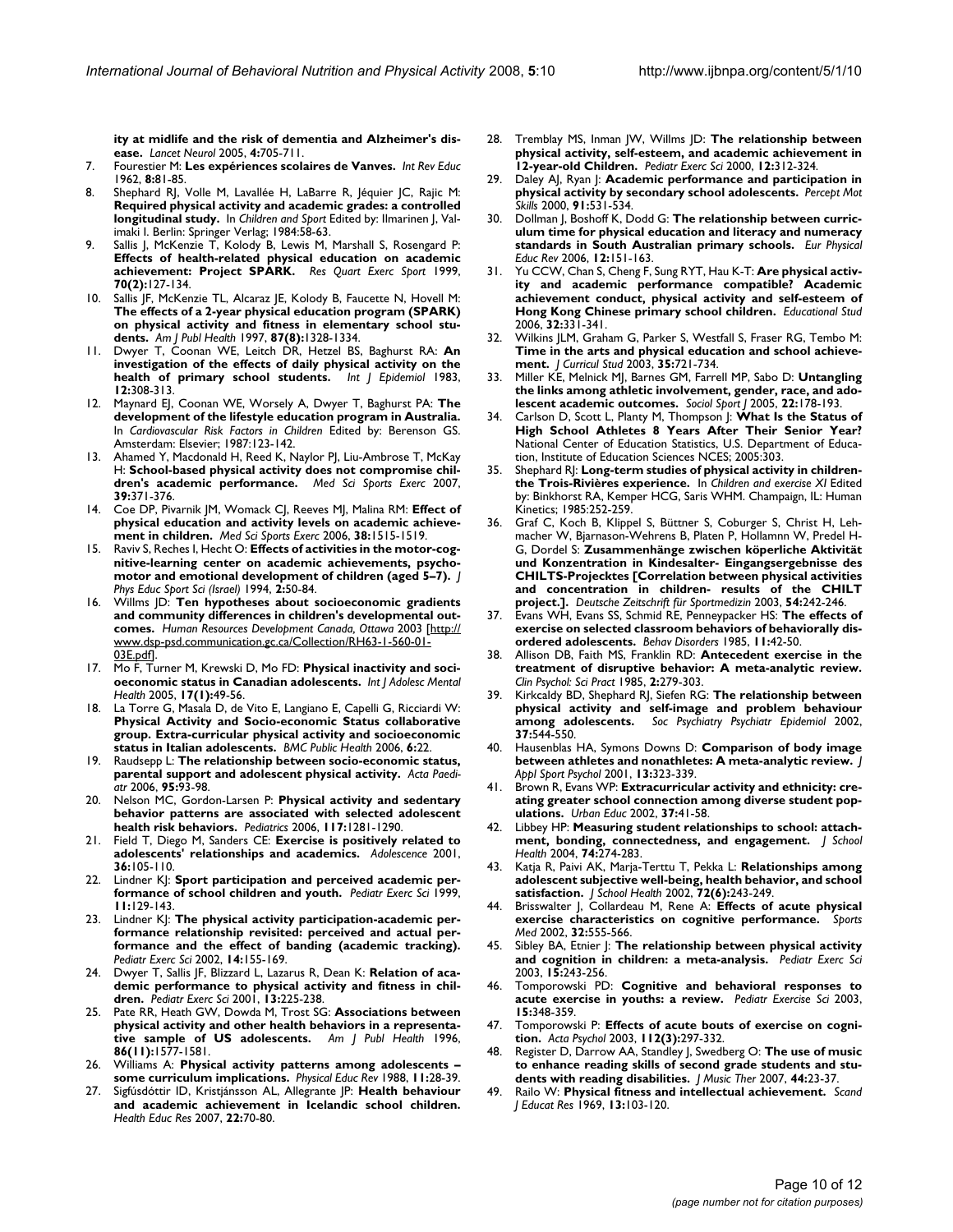- 50. Etnier JL, Nowell PM, Landers DM, Sibley BA: **[A meta-regression](http://www.ncbi.nlm.nih.gov/entrez/query.fcgi?cmd=Retrieve&db=PubMed&dopt=Abstract&list_uids=16490256) [to examine the relationship between aerobic fitness and cog](http://www.ncbi.nlm.nih.gov/entrez/query.fcgi?cmd=Retrieve&db=PubMed&dopt=Abstract&list_uids=16490256)[nitive performance.](http://www.ncbi.nlm.nih.gov/entrez/query.fcgi?cmd=Retrieve&db=PubMed&dopt=Abstract&list_uids=16490256)** *Brain Res Rev* 2006, **52:**119-130.
- Goldstein DJ, Britt TW Jr: [Visual-motor coordination and intel](http://www.ncbi.nlm.nih.gov/entrez/query.fcgi?cmd=Retrieve&db=PubMed&dopt=Abstract&list_uids=8084697)**[ligence as predictors of reading, mathematics, and written](http://www.ncbi.nlm.nih.gov/entrez/query.fcgi?cmd=Retrieve&db=PubMed&dopt=Abstract&list_uids=8084697) [language ability.](http://www.ncbi.nlm.nih.gov/entrez/query.fcgi?cmd=Retrieve&db=PubMed&dopt=Abstract&list_uids=8084697)** *Percept Mot Skills* 1994, **78(3Pt1):**819-823.
- 52. Planinsec J, Pisot R: **[Motor coordination and intelligence level in](http://www.ncbi.nlm.nih.gov/entrez/query.fcgi?cmd=Retrieve&db=PubMed&dopt=Abstract&list_uids=17240773) [adolescents.](http://www.ncbi.nlm.nih.gov/entrez/query.fcgi?cmd=Retrieve&db=PubMed&dopt=Abstract&list_uids=17240773)** *Adolescence* 2006, **41:**667-676.
- Grissom JB: Physical fitness and academic achievement. Cali**fornia Department of Education.** *Journal of Exercise Physiologyonline* 2005, **8:** [\[http://asep.org/journals](http://asep.org/journals)].
- 54. Kim H-YP, Frongillo EA, Han S-S, Oh S-Y, Kim W-K, Jang Y-A, Won H-S, Lee H-S, Kim S-H: **[Academic performance of Korean chil](http://www.ncbi.nlm.nih.gov/entrez/query.fcgi?cmd=Retrieve&db=PubMed&dopt=Abstract&list_uids=12810409 )[dren is associated with dietary behaviours and physical sta](http://www.ncbi.nlm.nih.gov/entrez/query.fcgi?cmd=Retrieve&db=PubMed&dopt=Abstract&list_uids=12810409 )[tus.](http://www.ncbi.nlm.nih.gov/entrez/query.fcgi?cmd=Retrieve&db=PubMed&dopt=Abstract&list_uids=12810409 )** *Asia Pacific J Clin Nutr* 2003, **12(2):**186-192.
- 55. Davis EC, Cooper JA: **Athletic ability and scholarship: A resume of studies comparing scholarship abilities of athletes and non-athletes.** *Res Quart* 1934, **5:**69-78.
- 56. Smart KB: **Sporting and intellectual success among English secondary school children.** *Int Rev Sports Sociol* 1967, **2:**47-54.
- 57. McIntosh PC: **Mental ability and success in school sport.** *Res Physical Educ* 1966, **1:**20-27.
- 58. Fredricks JA, Eccles JS: **[Is extracurricular participation associ](http://www.ncbi.nlm.nih.gov/entrez/query.fcgi?cmd=Retrieve&db=PubMed&dopt=Abstract&list_uids=16802902)[ated with beneficial outcomes? Concurrent and longitudinal](http://www.ncbi.nlm.nih.gov/entrez/query.fcgi?cmd=Retrieve&db=PubMed&dopt=Abstract&list_uids=16802902) [relations.](http://www.ncbi.nlm.nih.gov/entrez/query.fcgi?cmd=Retrieve&db=PubMed&dopt=Abstract&list_uids=16802902)** *Developmental Psychol* 2006, **42(4):**698-713.
- 59. Hawkins R, Mulkey LM: **Athletic investment and academic resilience in a national sample of African American females and males in the Middle Grades.** *Educ Urban Society* 2005, **38:**62-88.
- 60. Cooper H, Valentine JC, Nye B, Lindsay JJ: **Relationships between five afterschool activities and academic achievement.** *J Educat Psychol* 1999, **91:**369-378.
- 61. Marsh HW: **The effects of participation in sport during the last two years of high school.** *Sociol Sport J* 1993, **10:**18-43.
- 62. Dexter T: **[Relationship between sport knowledge, sport per](http://www.ncbi.nlm.nih.gov/entrez/query.fcgi?cmd=Retrieve&db=PubMed&dopt=Abstract&list_uids=10373038)[formance and academic ability: empirical evidence from](http://www.ncbi.nlm.nih.gov/entrez/query.fcgi?cmd=Retrieve&db=PubMed&dopt=Abstract&list_uids=10373038) [GCSE Physical Education.](http://www.ncbi.nlm.nih.gov/entrez/query.fcgi?cmd=Retrieve&db=PubMed&dopt=Abstract&list_uids=10373038)** *J Sports Sci* 1999, **17:**283-295.
- 63. Melnick MJ, Sabo DF, Vanfossen B: **[Educational effects of inter](http://www.ncbi.nlm.nih.gov/entrez/query.fcgi?cmd=Retrieve&db=PubMed&dopt=Abstract&list_uids=1621561)[scholastic athletic participation on African-American and](http://www.ncbi.nlm.nih.gov/entrez/query.fcgi?cmd=Retrieve&db=PubMed&dopt=Abstract&list_uids=1621561) [Hispanic youth.](http://www.ncbi.nlm.nih.gov/entrez/query.fcgi?cmd=Retrieve&db=PubMed&dopt=Abstract&list_uids=1621561)** *Adolescence* 1992, **27:**295-308.
- 64. Fisher M, Juszczak L, Friedman SB: **[Sports participation in an](http://www.ncbi.nlm.nih.gov/entrez/query.fcgi?cmd=Retrieve&db=PubMed&dopt=Abstract&list_uids=9156545) [urban high school: academic and psychologic correlates.](http://www.ncbi.nlm.nih.gov/entrez/query.fcgi?cmd=Retrieve&db=PubMed&dopt=Abstract&list_uids=9156545)** *J Adolesc Health* 1996, **18:**329-334.
- 65. Light RJ: **Making the Most of College.** Cambridge, MA: Harvard University Press; 2001.
- 66. Eccles JS, Barber , Barber BL: **Student council, volunteering, basketball, or marching band.** *J Adolescent Res* 1999, **14:**10-43.
- 67. Eccles JS, Barber BL, Stone M, Hunt J: **Extracurricular activities and adolescent development.** *J Social Issues* 2003, **59:**865-889.
- 68. White PG, McTeer WG: **Sport as a component of cultural capital: Survey findings on the impact of participation in different sports on educational attainment in Ontario high schools.** *Phys Educ Rev* 1990, **13:**66-71.
- 69. Spreitzer E: **Does participation in interscholastic athletics affect adult development?** *Youth and Society* 1994, **25:**368-388.
- 70. Schurr T, Brookover W: **[Athletes, academic self-concept and](http://www.ncbi.nlm.nih.gov/entrez/query.fcgi?cmd=Retrieve&db=PubMed&dopt=Abstract&list_uids=5521082) [achievement.](http://www.ncbi.nlm.nih.gov/entrez/query.fcgi?cmd=Retrieve&db=PubMed&dopt=Abstract&list_uids=5521082)** *Med Sci Sports* 1970, **2:**96.
- 71. Duda JL, Nicholls JG: **Dimensions of achievement motivation in schoolwork and sport.** *J Educ Psychol* 1992, **84:**290-299.
- 72. Marsh HW, Kleitman S: **School athletic participation: Mostly gain with little pain.** *J Sport Exerc Psychol* 2003, **25:**205-228.
- 73. Troutman KP, Dufur MJ: **From high school jocks to college grads.** *Youth & Society* 2007, **38:**443-462.
- 74. Feldman AF, Matjasko JL: **The role of school-based extracurricular activities in adolescent development: A comprehensive review and future directions.** *Rev Educ Res* 2005, **75:**159-210.
- 75. Bluechardt MH, Wiener J, Shephard RJ: **[Exercise programmes in](http://www.ncbi.nlm.nih.gov/entrez/query.fcgi?cmd=Retrieve&db=PubMed&dopt=Abstract&list_uids=7740247) [the treatment of children with learning disabilities.](http://www.ncbi.nlm.nih.gov/entrez/query.fcgi?cmd=Retrieve&db=PubMed&dopt=Abstract&list_uids=7740247)** *Sports Med* 1995, **19:**55-72.
- 76. Bluechardt MH, Shephard RJ: **[Using an extracurricular physical](http://www.ncbi.nlm.nih.gov/entrez/query.fcgi?cmd=Retrieve&db=PubMed&dopt=Abstract&list_uids=7699303) [activity program to enhance social skills.](http://www.ncbi.nlm.nih.gov/entrez/query.fcgi?cmd=Retrieve&db=PubMed&dopt=Abstract&list_uids=7699303)** *J Learn Disabil* 1995, **28(3):**160-169.
- 77. Klein SA, Deffenbacher JL: **Relaxation and exercise for hyperac-**<br> **tive impulsive children.** Percept Mot Skills 1977, [tive impulsive children.](http://www.ncbi.nlm.nih.gov/entrez/query.fcgi?cmd=Retrieve&db=PubMed&dopt=Abstract&list_uids=343062) **45(3Pt2):**1159-1162.
- 78. Kuo FE, Taylor AF: **[A potential natural treatment for atten](http://www.ncbi.nlm.nih.gov/entrez/query.fcgi?cmd=Retrieve&db=PubMed&dopt=Abstract&list_uids=15333318)[tion-deficit/hyperactivity disorder: evidence from a national](http://www.ncbi.nlm.nih.gov/entrez/query.fcgi?cmd=Retrieve&db=PubMed&dopt=Abstract&list_uids=15333318) [study.](http://www.ncbi.nlm.nih.gov/entrez/query.fcgi?cmd=Retrieve&db=PubMed&dopt=Abstract&list_uids=15333318)** *Am J Public Health* 2004, **94:**1580-1586.
- 79. Reynolds D, Nicolson RI, Hambly H: **[Evaluation of an exercise](http://www.ncbi.nlm.nih.gov/entrez/query.fcgi?cmd=Retrieve&db=PubMed&dopt=Abstract&list_uids=12625376)[based treatment for children with reading difficulties.](http://www.ncbi.nlm.nih.gov/entrez/query.fcgi?cmd=Retrieve&db=PubMed&dopt=Abstract&list_uids=12625376)** *Dyslexia* 2003, **9:**48-71.
- 80. Reynolds D, Nicolson RI: **[Follow-up of an exercise-based treat](http://www.ncbi.nlm.nih.gov/entrez/query.fcgi?cmd=Retrieve&db=PubMed&dopt=Abstract&list_uids=17557685)[ment for children with reading difficulties.](http://www.ncbi.nlm.nih.gov/entrez/query.fcgi?cmd=Retrieve&db=PubMed&dopt=Abstract&list_uids=17557685)** *Dyslexia* 2007, **13:**78-96.
- 81. Medcalf R, Marshall J, Rhoden C: **Exploring the relationship between physical education and enhancing behaviour in pupils with emotional behavioural difficulties.** *Support for Learning* 2006, **21:**169-174.
- 82. Ansari D, Coch D: **[Bridges over troubled waters: education](http://www.ncbi.nlm.nih.gov/entrez/query.fcgi?cmd=Retrieve&db=PubMed&dopt=Abstract&list_uids=16530462) [and cognitive neuroscience.](http://www.ncbi.nlm.nih.gov/entrez/query.fcgi?cmd=Retrieve&db=PubMed&dopt=Abstract&list_uids=16530462)** *Trend Cogn Sci* 2006, **10(4):**146-151. Epub 2006 Mar 10.
- 83. Cooke SF, Bliss TV: **[Plasticity in the human central nervous sys](http://www.ncbi.nlm.nih.gov/entrez/query.fcgi?cmd=Retrieve&db=PubMed&dopt=Abstract&list_uids=16672292)[tem.](http://www.ncbi.nlm.nih.gov/entrez/query.fcgi?cmd=Retrieve&db=PubMed&dopt=Abstract&list_uids=16672292)** *Brain* 2006, **129:**1659-1673.
- 84. Kempermann G, van Praag H, Gage FH: **[Activity-dependent regu](http://www.ncbi.nlm.nih.gov/entrez/query.fcgi?cmd=Retrieve&db=PubMed&dopt=Abstract&list_uids=11142036)[lation of neuronal plasticity and self repair.](http://www.ncbi.nlm.nih.gov/entrez/query.fcgi?cmd=Retrieve&db=PubMed&dopt=Abstract&list_uids=11142036)** *Progr Brain Res* 2000, **127:**35-48.
- 85. van Praag H, Kempermann G, Gage FH: **[Running increases cell](http://www.ncbi.nlm.nih.gov/entrez/query.fcgi?cmd=Retrieve&db=PubMed&dopt=Abstract&list_uids=10195209) [proliferation and neurogenesis in the adult mouse dentate](http://www.ncbi.nlm.nih.gov/entrez/query.fcgi?cmd=Retrieve&db=PubMed&dopt=Abstract&list_uids=10195209) [gyrus.](http://www.ncbi.nlm.nih.gov/entrez/query.fcgi?cmd=Retrieve&db=PubMed&dopt=Abstract&list_uids=10195209)** *Nat Neurosci* 1999, **2:**203-205.
- 86. van Praag H, Gage FH: **[Genetics of childhood disorders: XXXVI.](http://www.ncbi.nlm.nih.gov/entrez/query.fcgi?cmd=Retrieve&db=PubMed&dopt=Abstract&list_uids=11886031) [Stem cell research, part 1: New neurons in the adult brain.](http://www.ncbi.nlm.nih.gov/entrez/query.fcgi?cmd=Retrieve&db=PubMed&dopt=Abstract&list_uids=11886031)** *J Am Acad Child Adolesc Psychiatry* 2002, **41:**354-356.
- 87. Anderson BJ, Rapp DN, Baek DH, McCloskey DP, Coburn-Litvak PS, Robinson JK: **[Exercise influences spatial learning in the radial](http://www.ncbi.nlm.nih.gov/entrez/query.fcgi?cmd=Retrieve&db=PubMed&dopt=Abstract&list_uids=11110995) [arm maze.](http://www.ncbi.nlm.nih.gov/entrez/query.fcgi?cmd=Retrieve&db=PubMed&dopt=Abstract&list_uids=11110995)** *Physiol Behav* 2000, **70:**425-429.
- 88. Fordyce DE, Wehner JM: **[Physical activity enhances spatial](http://www.ncbi.nlm.nih.gov/entrez/query.fcgi?cmd=Retrieve&db=PubMed&dopt=Abstract&list_uids=8374769) learning performance with an associated alteration in hip[pocampal protein kinase C activity in C57BL/6 and DBA/2](http://www.ncbi.nlm.nih.gov/entrez/query.fcgi?cmd=Retrieve&db=PubMed&dopt=Abstract&list_uids=8374769) [mice.](http://www.ncbi.nlm.nih.gov/entrez/query.fcgi?cmd=Retrieve&db=PubMed&dopt=Abstract&list_uids=8374769)** *Brain Res* 1993, **619:**111-119.
- 89. Dubé M-C, Massicotte G, Trudeau F: **Time course of brain glutamate receptors binding following exercise in rats.** *Can J Applied Physiol* 1997, **22:**14P. (abstract)
- 90. Cotman CW, Berchtold NC: **[Exercise: a behavioral intervention](http://www.ncbi.nlm.nih.gov/entrez/query.fcgi?cmd=Retrieve&db=PubMed&dopt=Abstract&list_uids=12086747) [to enhance brain health and plasticity.](http://www.ncbi.nlm.nih.gov/entrez/query.fcgi?cmd=Retrieve&db=PubMed&dopt=Abstract&list_uids=12086747)** *Trends Neurosci* 2002, **25:**295-301.
- 91. Somani. SM, Ravi R, Rybak LP: **[Effect of exercise training on anti](http://www.ncbi.nlm.nih.gov/entrez/query.fcgi?cmd=Retrieve&db=PubMed&dopt=Abstract&list_uids=7617712)[oxidant system in brain regions of rat.](http://www.ncbi.nlm.nih.gov/entrez/query.fcgi?cmd=Retrieve&db=PubMed&dopt=Abstract&list_uids=7617712)** *Pharmacol Biochem Behav* 1995, **50:**635-639.
- 92. Radak Z, Sasvari M, Nyakas C, Kaneko T, Tahara S, Ohno H, Goto S: **[Single bout of exercise eliminates the immobilization](http://www.ncbi.nlm.nih.gov/entrez/query.fcgi?cmd=Retrieve&db=PubMed&dopt=Abstract&list_uids=11311447)[induced oxidative stress in rat brain.](http://www.ncbi.nlm.nih.gov/entrez/query.fcgi?cmd=Retrieve&db=PubMed&dopt=Abstract&list_uids=11311447)** *Neurochem Int* 2001, **39:**33-38.
- 93. Coleman JS: **The Adolescent Society: The Social Life of the Teenager and its Impact on Education.** New York, NY: Free Press; 1961.
- 94. Marsh HW, Kleitman S: **Consequences of employment during high school: character building, subversion of academic goals, or a threshold?** *Am Educat Res J* 2003, **42:**331-369.
- 95. Marsh HW: **Extracurricular activities: A beneficial extension of the traditional curriculum or a subversion of academic goals.** *J Educat Psychol* 1992, **84:**553-562.
- 96. Sharif I, Sargant JD: **Association between television, movie, and video game exposure and school performance.** *Pediatrics* 2006, **118:**1061-1070.
- 97. Feldman DE, Barnett T, Shrier I, Rossignol M, Abenhaim L: **[Is physi](http://www.ncbi.nlm.nih.gov/entrez/query.fcgi?cmd=Retrieve&db=PubMed&dopt=Abstract&list_uids=12912786)[cal activity differentially associated with different types of](http://www.ncbi.nlm.nih.gov/entrez/query.fcgi?cmd=Retrieve&db=PubMed&dopt=Abstract&list_uids=12912786) [sedentary pursuits?](http://www.ncbi.nlm.nih.gov/entrez/query.fcgi?cmd=Retrieve&db=PubMed&dopt=Abstract&list_uids=12912786)** *Arch Pediatr Adolesc Med* 2003, **157:**797-802.
- 98. Datar A, Sturm R: **Childhood overweight and elementary school outcomes.** *Int J Obes* 2006, **30:**1449-1460.
- 99. Taras H, Potts-Datema W: **[Obesity and student performance at](http://www.ncbi.nlm.nih.gov/entrez/query.fcgi?cmd=Retrieve&db=PubMed&dopt=Abstract&list_uids=16179079) [school.](http://www.ncbi.nlm.nih.gov/entrez/query.fcgi?cmd=Retrieve&db=PubMed&dopt=Abstract&list_uids=16179079)** *J Sch Health* 2005, **75:**291-295.
- 100. Judge S, Jahns L: **[Association of overweight with academic per](http://www.ncbi.nlm.nih.gov/entrez/query.fcgi?cmd=Retrieve&db=PubMed&dopt=Abstract&list_uids=18076412)[formance and social and behavioral problems: an update](http://www.ncbi.nlm.nih.gov/entrez/query.fcgi?cmd=Retrieve&db=PubMed&dopt=Abstract&list_uids=18076412) [from the early childhood longitudinal study.](http://www.ncbi.nlm.nih.gov/entrez/query.fcgi?cmd=Retrieve&db=PubMed&dopt=Abstract&list_uids=18076412)** *J Sch Health* 2007, **77:**672-678.
- 101. Anderssen N: **[Perception of physical education classes among](http://www.ncbi.nlm.nih.gov/entrez/query.fcgi?cmd=Retrieve&db=PubMed&dopt=Abstract&list_uids=10148826) [young adolescents: do physical education classes provide](http://www.ncbi.nlm.nih.gov/entrez/query.fcgi?cmd=Retrieve&db=PubMed&dopt=Abstract&list_uids=10148826) [equal opportunities to all students?](http://www.ncbi.nlm.nih.gov/entrez/query.fcgi?cmd=Retrieve&db=PubMed&dopt=Abstract&list_uids=10148826)** *Health Educ Res* 1993, **8:**167-179.